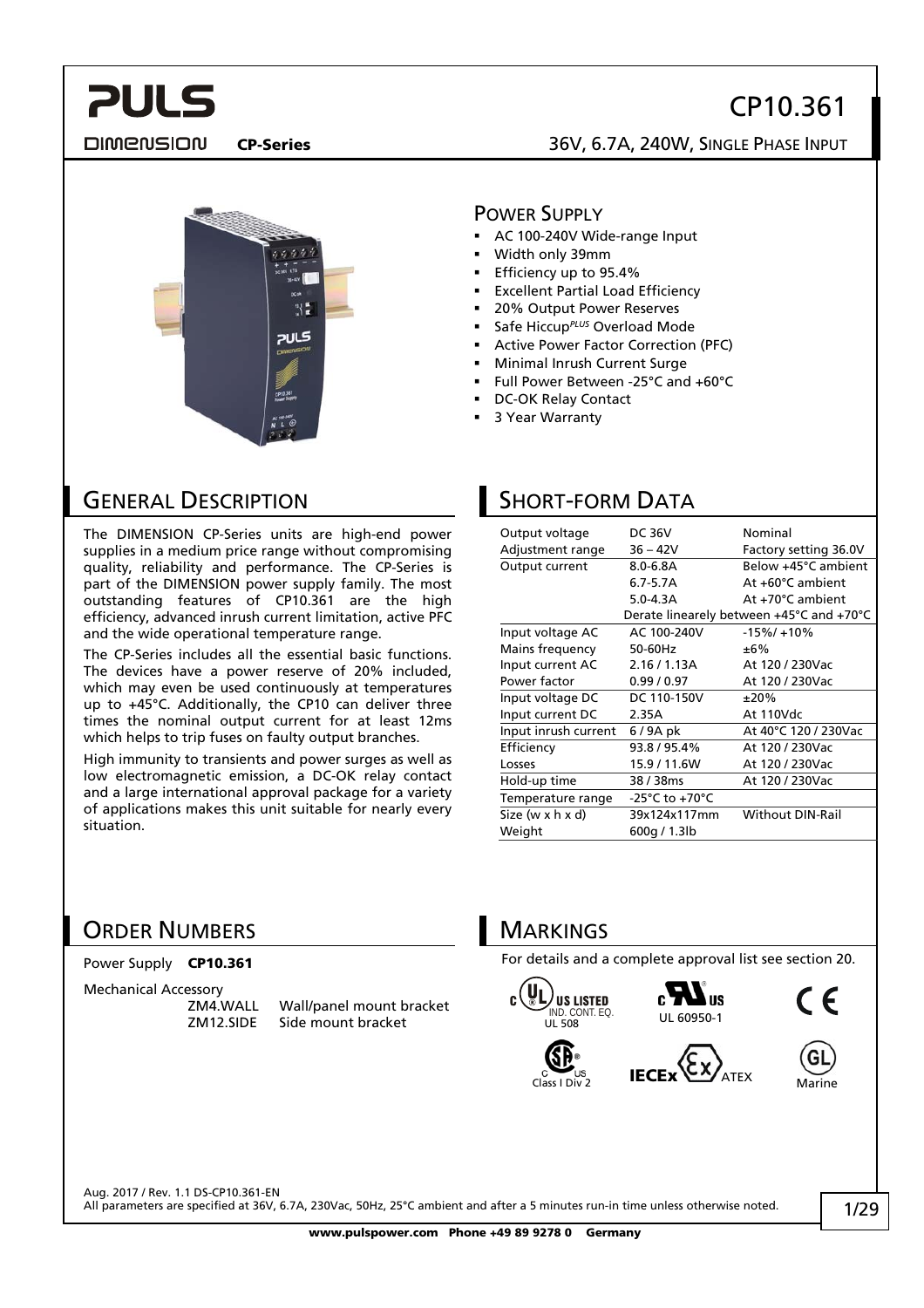**DIMENSION** 

CP-Series 36V, 6.7A, 240W, SINGLE PHASE INPUT

### **INDEX**

|    |                                    | Page | Page                                          |
|----|------------------------------------|------|-----------------------------------------------|
|    |                                    |      |                                               |
| 2. |                                    |      | 22. Physical Dimensions and Weight 20         |
| 3. |                                    |      |                                               |
| 4. |                                    |      | 23.1. ZM4.WALL - Wall/Panel Mount Bracket .21 |
| 5. |                                    |      | 23.2. ZM12.SIDE - Side Mounting Bracket22     |
| 6. |                                    |      |                                               |
| 7. |                                    |      |                                               |
| 8. |                                    |      | 24.1. Peak Current Capability 24              |
| 9. | Efficiency and Power Losses10      |      |                                               |
|    |                                    |      | 24.3. External Input Protection25             |
|    |                                    |      | 24.4. Output Circuit Breakers25               |
|    |                                    |      | 24.5. Parallel Use to Increase Output Power26 |
|    |                                    |      |                                               |
|    | 14. Front Side and User Elements14 |      | 24.7.                                         |
|    |                                    |      | Inductive and Capacitive Loads27<br>24.8.     |
|    |                                    |      |                                               |
|    |                                    |      |                                               |
|    |                                    |      | 24.11. Use in a Tightly Sealed Enclosure 28   |
|    |                                    |      | 24.12. Mounting Orientations 29               |
|    |                                    |      |                                               |

|       | 21. Other Fulfilled Standards 19              |  |
|-------|-----------------------------------------------|--|
|       | 22. Physical Dimensions and Weight 20         |  |
|       |                                               |  |
|       | 23.1. ZM4.WALL - Wall/Panel Mount Bracket .21 |  |
|       | 23.2. ZM12.SIDE - Side Mounting Bracket22     |  |
|       |                                               |  |
|       |                                               |  |
| 24.1. | Peak Current Capability 24                    |  |
| 24.2. |                                               |  |
| 24.3. | External Input Protection25                   |  |
| 24.4. | Output Circuit Breakers25                     |  |
| 24.5. | Parallel Use to Increase Output Power26       |  |
| 24.6. | Parallel Use for Redundancy 26                |  |
| 24.7. |                                               |  |
| 24.8. | Inductive and Capacitive Loads27              |  |
| 24.9. |                                               |  |
|       | 24.10. Operation on Two Phases  28            |  |
|       | 24.11. Use in a Tightly Sealed Enclosure 28   |  |
|       | 24.12. Mounting Orientations  29              |  |
|       |                                               |  |

The information given in this document is correct to the best of our knowledge and experience at the time of publication. If not expressly agreed otherwise, this information does not represent a warranty in the legal sense of the word. As the state of our knowledge and experience is constantly changing, the information in this data sheet is subject to revision. We therefore kindly ask you to always use the latest issue of this document (available under www.pulspower.com).

No part of this document may be reproduced or utilized in any form without our prior permission in writing.

## TERMINOLOGY AND ABREVIATIONS

| PE and $\bigoplus$ symbol | PE is the abbreviation for Protective Earth and has the same meaning as the symbol $\bigoplus$ .                                                                                                                                         |
|---------------------------|------------------------------------------------------------------------------------------------------------------------------------------------------------------------------------------------------------------------------------------|
| <b>Earth, Ground</b>      | This document uses the term "earth" which is the same as the U.S. term "ground".                                                                                                                                                         |
| T.b.d.                    | To be defined, value or description will follow later.                                                                                                                                                                                   |
| <b>AC 230V</b>            | A figure displayed with the AC or DC before the value represents a nominal voltage with<br>standard tolerances (usually $±15%$ ) included.<br>E.g.: DC 12V describes a 12V battery disregarding whether it is full (13.7V) or flat (10V) |
| <b>230Vac</b>             | A figure with the unit (Vac) at the end is a momentary figure without any additional<br>tolerances included.                                                                                                                             |
| <b>50Hz vs. 60Hz</b>      | As long as not otherwise stated, AC 100V and AC 230V parameters are valid at 50Hz mains<br>frequency. AC 120V parameters are valid for 60Hz mains frequency.                                                                             |
| may                       | A key word indicating flexibility of choice with no implied preference.                                                                                                                                                                  |
| shall                     | A key word indicating a mandatory requirement.                                                                                                                                                                                           |
| should                    | A key word indicating flexibility of choice with a strongly preferred implementation.                                                                                                                                                    |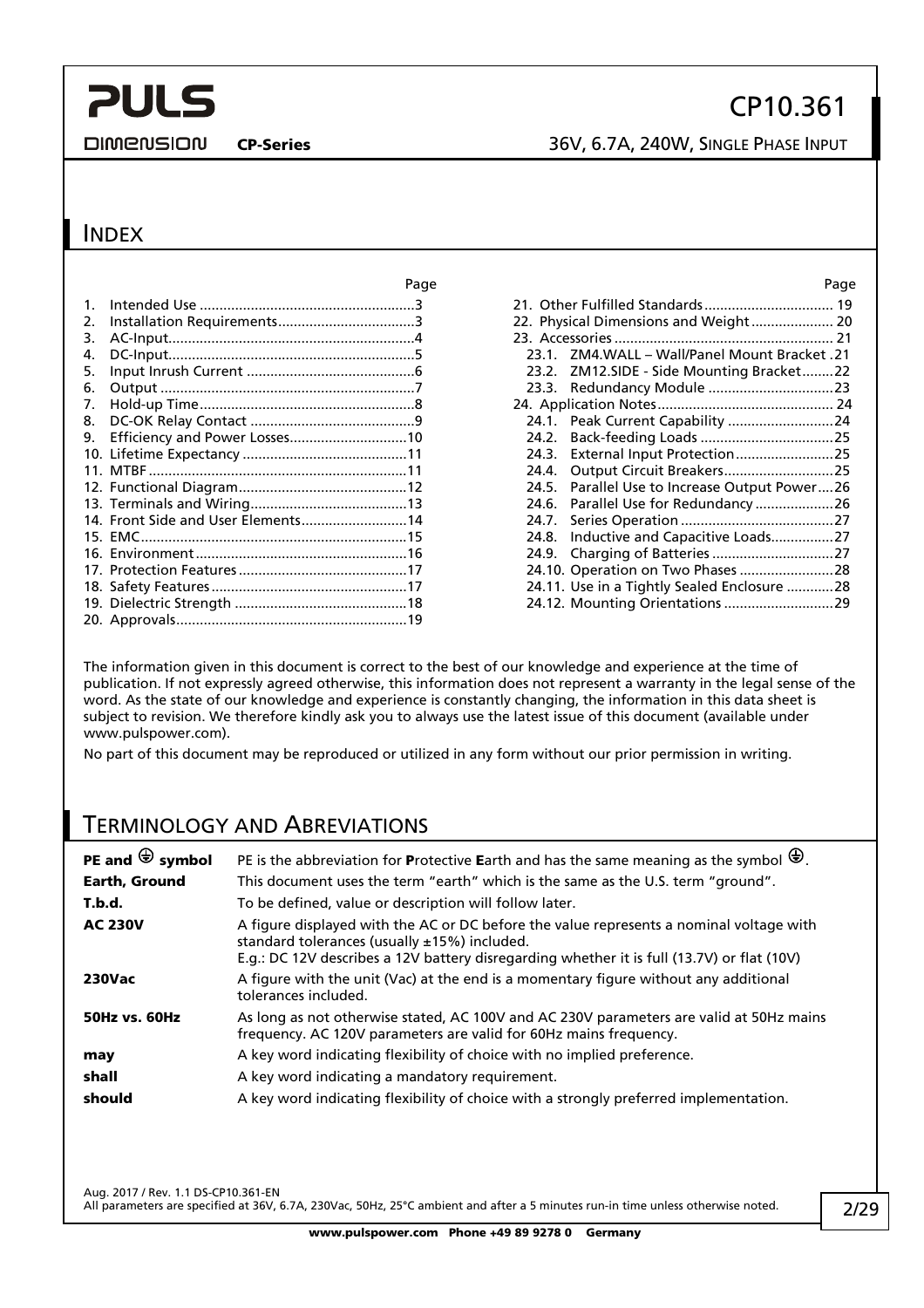<span id="page-2-0"></span>**DIMENSION** 

## 1. INTENDED USE

This device is designed for installation in an enclosure and is intended for the general professional use such as in industrial control, office, communication, and instrumentation equipment.

Do not use this power supply in equipment, where malfunction may cause severe personal injury or threaten human life.

## <span id="page-2-1"></span>2. INSTALLATION REQUIREMENTS

This device may only be installed and put into operation by qualified personnel.

This device does not contain serviceable parts. The tripping of an internal fuse is caused by an internal defect.

If damage or malfunction should occur during installation or operation, immediately turn power off and send unit to the factory for inspection.

Mount the unit on a DIN-rail so that the input terminals are located on the bottom of the unit. For other mounting orientations see de-rating requirements in this document. See chapter [24.12.](#page-28-1)

This device is designed for convection cooling and does not require an external fan. Do not obstruct airflow and do not cover ventilation grid (e.g. cable conduits) by more than 15%!

Keep the following installation clearances: 40mm on top, 20mm on the bottom, 5mm on the left and right sides are recommended when the device is loaded permanently with more than 50% of the rated power. Increase this clearance to 15mm in case the adjacent device is a heat source (e.g. another power supply).

A disconnecting means shall be provided for the output of the power supplies when used in applications according to CSA C22.2 No 107.1-01.

**A WARNING** Risk of electrical shock, fire, personal injury or death.

- Do not use the power supply without proper grounding (Protective Earth). Use the terminal on the input block for earth connection and not one of the screws on the housing.
- Turn power off before working on the device. Protect against inadvertent re-powering.
- Make sure that the wiring is correct by following all local and national codes.
- Do not modify or repair the unit.
- Do not open the unit as high voltages are present inside.
- Use caution to prevent any foreign objects from entering the housing.
- Do not use in wet locations or in areas where moisture or condensation can be expected.
- Do not touch during power-on, and immediately after power-off. Hot surfaces may cause burns.

#### Notes for use in hazardous location areas:

The power supply is suitable for use in Class I Division 2 Groups A, B, C, D locations and for use in Group II Category 3 (Zone 2) environments. See section [20](#page-18-0) for details.

#### WARNING FXPI OSION HAZARDS!

Substitution of components may impair suitability for this environment. Do not disconnect the unit or operate the voltage adjustment or S/P jumper unless power has been switched off or the area is known to be non-hazardous.

A suitable enclosure must be provided for the end product which has a minimum protection of IP54 and fulfils the requirements of the EN 60079-15:2010.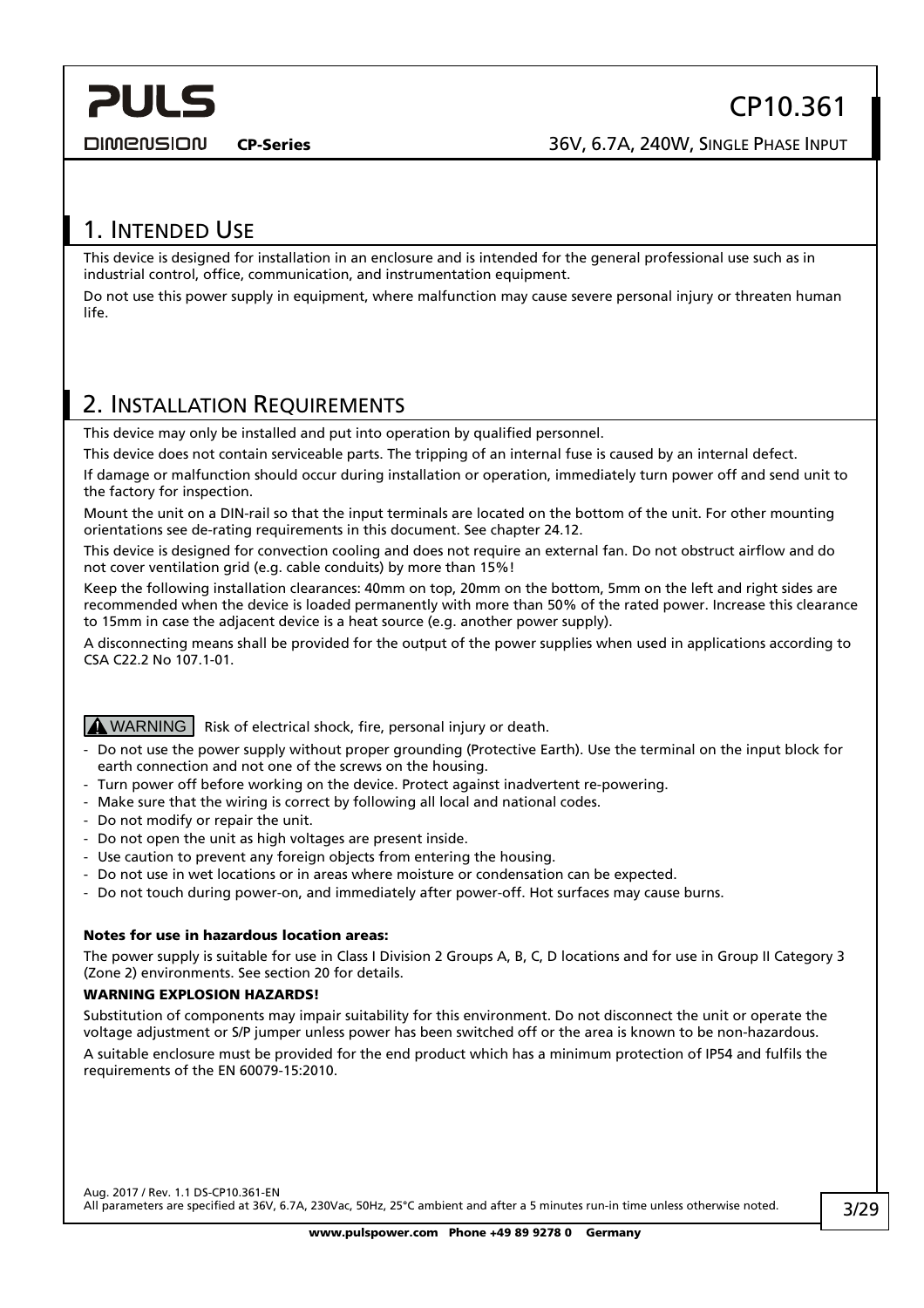<span id="page-3-0"></span>**DIMENSION** 

CP-Series 36V, 6.7A, 240W, SINGLE PHASE INPUT

## 3. AC-INPUT

| AC input                        | Nom.                                 | AC 100-240V | Suitable for TN-, TT- and IT mains networks |  |
|---------------------------------|--------------------------------------|-------------|---------------------------------------------|--|
| AC input range                  | Min.                                 | 85-264Vac   | Continuous operation                        |  |
|                                 | Min.                                 | 264-300Vac  | For maximal 500ms                           |  |
| Allowed voltage L or N to earth | Max.                                 | 300Vac      | Continuous according to IEC 62477-1         |  |
| Input frequency                 | Nom.                                 | $50-60$ Hz  | ±6%                                         |  |
| Turn-on voltage                 | Typ.                                 | 80Vac       | Steady-state value, see Fig. 3-1            |  |
| Shut-down voltage               | Typ.                                 | 70Vac       | Steady-state value, see Fig. 3-1            |  |
|                                 | Typ.                                 | 55Vac       | Dynamic value for maximal 250ms             |  |
| External input protection       | See recommendations in chapter 24.3. |             |                                             |  |

|                           |      | <b>AC 100V</b>                      | <b>AC 120V</b>    | <b>AC 230V</b>    |                                                                          |
|---------------------------|------|-------------------------------------|-------------------|-------------------|--------------------------------------------------------------------------|
| Input current             | Typ. | 2.62A                               | 2.16A             | 1.13A             | At 36V, 6.7A, see Fig. 3-3                                               |
| Power factor <sup>*</sup> | Typ. | 0.99                                | 0.99              | 0.97              | At 36V, 6.7A, see Fig. 3-4                                               |
| Crest factor**)           | Typ. | 1.5                                 | 1.5               | 1.65              | At 36V, 6.7A                                                             |
| Start-up delay            | Typ. | 300 <sub>ms</sub>                   | 290 <sub>ms</sub> | 240 <sub>ms</sub> | See Fig. 3-2                                                             |
| Rise time                 | Typ. | 60 <sub>ms</sub>                    | 60 <sub>ms</sub>  | 60 <sub>ms</sub>  | At 36V, 6.7A const. current load,<br>OmF load capacitance, see Fig. 3-2  |
|                           | Typ. | 120 <sub>ms</sub>                   | 120 <sub>ms</sub> | 120 <sub>ms</sub> | At 36V, 6.7A const. current load,<br>7mF load capacitance,, see Fig. 3-2 |
| Turn-on overshoot         | Max. | 200 <sub>m</sub> V                  | 200mV             | 200mV             | See Fig. 3-2                                                             |
| Evternal innut protection |      | Con recommendations in chapter 24.2 |                   |                   |                                                                          |

External input protection See recommendations in chapter [24.3](#page-24-1).

\*) The power factor is the ratio of the true (or real) power to the apparent power in an AC circuit.

<span id="page-3-1"></span>\*\*) The crest factor is the mathematical ratio of the peak value to RMS value of the input current waveform.



Fig. 3-3 Input current vs. output current at 36V output voltage

<span id="page-3-2"></span>

Aug. 2017 / Rev. 1.1 DS-CP10.361-EN

Fig. 3-1 Input voltage range The Research Control of Fig. 3-2 Turn-on behavior, definitions







All parameters are specified at 36V, 6.7A, 230Vac, 50Hz, 25°C ambient and after a 5 minutes run-in time unless otherwise noted.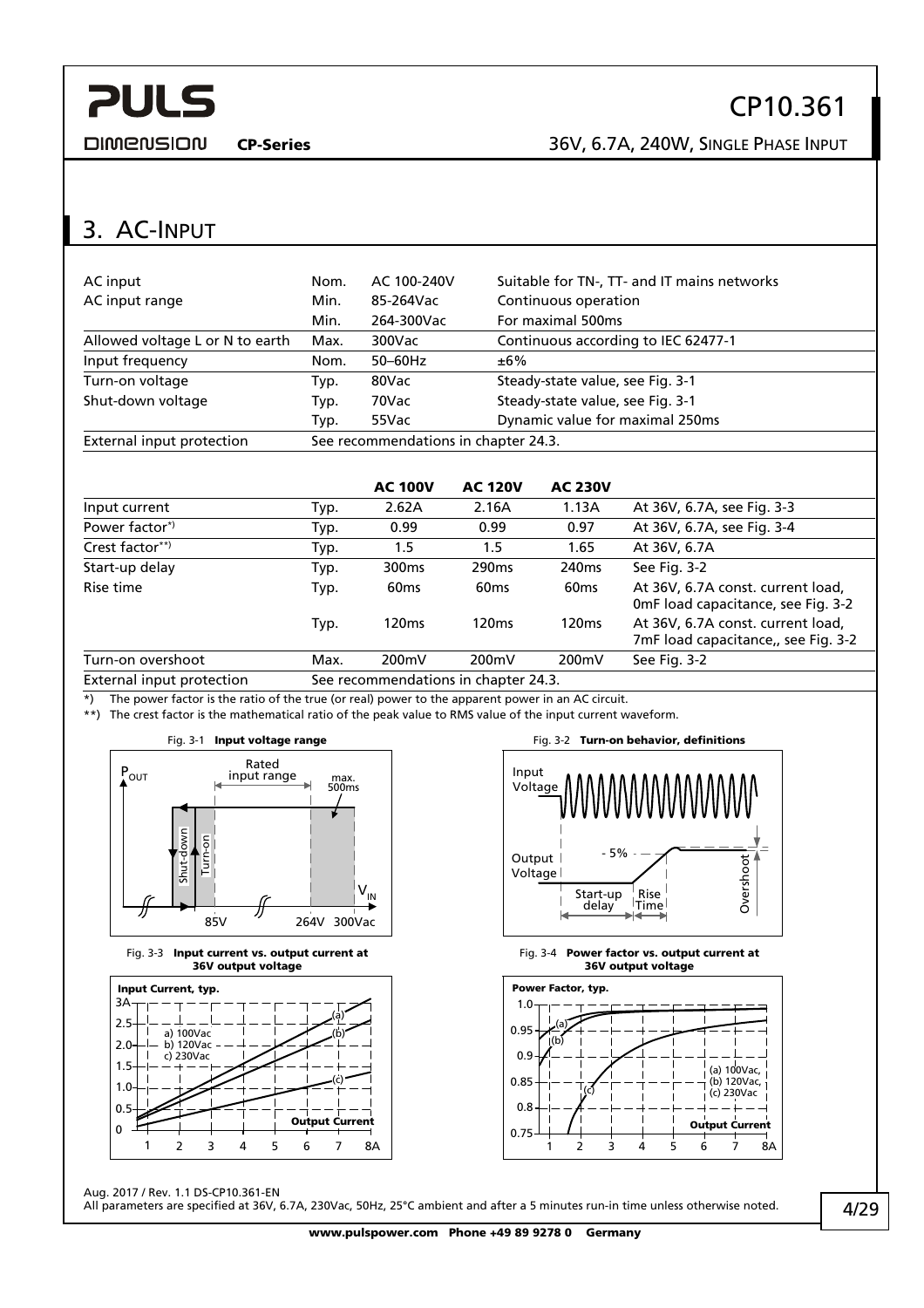<span id="page-4-0"></span>**DIMENSION** 

## CP10.361

CP-Series 36V, 6.7A, 240W, SINGLE PHASE INPUT

## 4. DC-INPUT

| DC input                     | Nom. | DC 110-150V | $±20\%$                              |
|------------------------------|------|-------------|--------------------------------------|
| DC input range               | Min. | 88-180Vdc   | Continuous operation                 |
| DC input current             | Typ. | 2.35A       | At 110Vdc                            |
| Allowed Voltage L/N to Earth | Max. | 375Vdc      | Continuous, according to IEC 62477-1 |
| Turn-on voltage              | Typ. | 80Vdc       | Steady state value                   |
| Shut-down voltage            | Typ. | 70Vdc       | Steady state value                   |
|                              | Typ. | 55Vdc       | Dynamic value for maximal 250ms      |



- a) Use a battery or a similar DC source. A supply from the intermediate DC-bus of a frequency converter is not recommended and can cause a malfunction or damage the unit.
- b) Connect +pole to L and –pole to N.
- c) Connect the PE terminal to an earth wire or to the machine ground.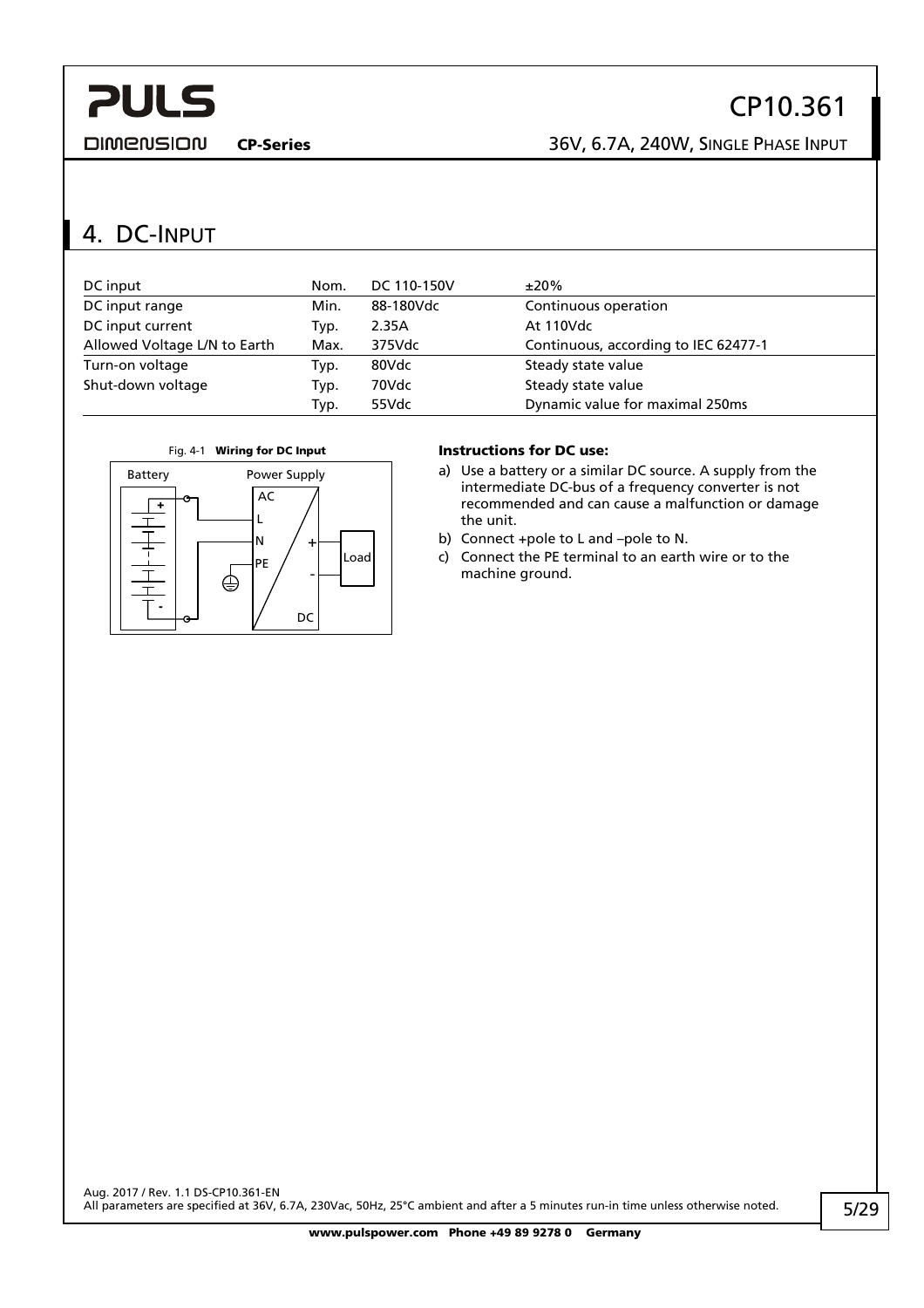CP10.361

<span id="page-5-0"></span>**DIMENSION** 

## 5. INPUT INRUSH CURRENT

An active inrush limitation circuit (NTCs, which are bypassed by a relay contact) limits the input inrush current after turn-on of the input voltage.

The charging current into EMI suppression capacitors is disregarded in the first microseconds after switch-on.

|                |      | <b>AC 100V</b>     | <b>AC 120V</b>     | <b>AC 230V</b>      |                     |
|----------------|------|--------------------|--------------------|---------------------|---------------------|
| Inrush current | Max. | $11A_{peak}$       | $7A_{\rm peak}$    | 11A <sub>peak</sub> | At 40°C, cold start |
|                | Typ. | 9A <sub>peak</sub> | $6A_{\text{peak}}$ | 6A <sub>peak</sub>  | At 25°C, cold start |
|                | Typ. | 9A <sub>peak</sub> | 6A <sub>peak</sub> | 9A <sub>peak</sub>  | At 40°C, cold start |
| Inrush energy  | Max. | $0.1A^{2}s$        | $0.1A^2s$          | $0.4A^2s$           | At 40°C, cold start |

#### Fig. 5-1 Typical turn-on behaviour at nominal load, 120Vac input and 25°C ambient

| $1.50$ ms/DIV<br>Input current | 50ms/DIV<br>Input current   |
|--------------------------------|-----------------------------|
| 2A/DIV                         | 2A/DIV                      |
| Input voltage<br>250V/DIV      | Input voltage<br>  500V/DIV |
|                                |                             |
| Output voltage 30V/DIV         | Output voltage 30V/DIV      |
|                                |                             |

#### Fig. 5-2 Typical turn-on behaviour at nominal load, 230Vac input and 25°C ambient

| Input current<br>2Á/DIV |                        |  |  |  |  |
|-------------------------|------------------------|--|--|--|--|
|                         |                        |  |  |  |  |
|                         |                        |  |  |  |  |
| 500V/DIV                | Input voltage          |  |  |  |  |
|                         |                        |  |  |  |  |
|                         | Output voltage 30V/DIV |  |  |  |  |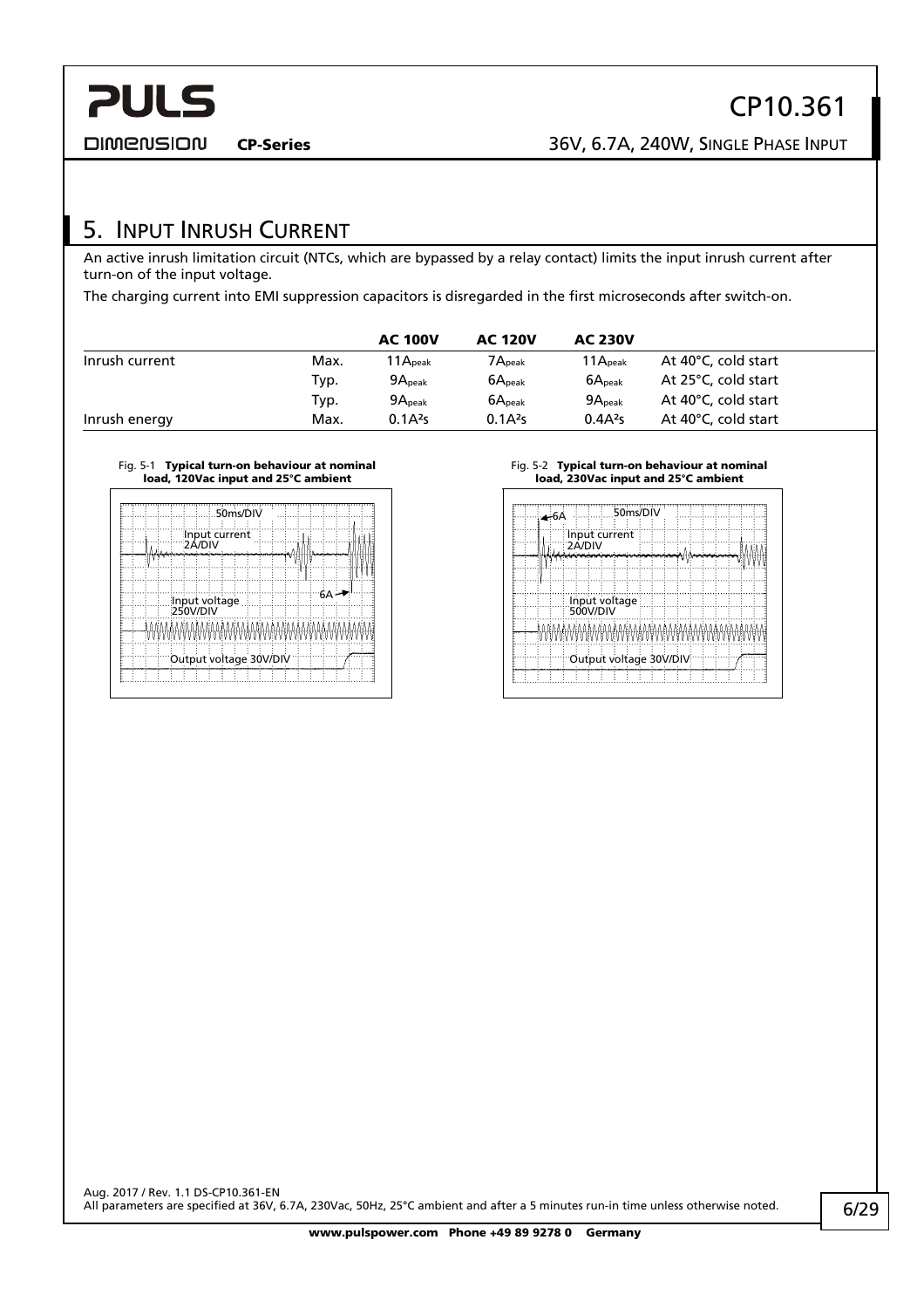<span id="page-6-0"></span>**DIMENSION** 

CP-Series 36V, 6.7A, 240W, SINGLE PHASE INPUT

## <span id="page-6-1"></span>6. OUTPUT

| Output voltage           | Nom. | 36V                                                    |                                                                                                                                                                                                                     |
|--------------------------|------|--------------------------------------------------------|---------------------------------------------------------------------------------------------------------------------------------------------------------------------------------------------------------------------|
| Adjustment range         | Min. | 36-42V                                                 | <b>Guaranteed value</b>                                                                                                                                                                                             |
|                          | Max. | 44V                                                    | This is the maximum output voltage which can occur<br>at the clockwise end position of the potentiometer<br>due to tolerances. It is not a guaranteed value which<br>can be achieved.                               |
| <b>Factory settings</b>  | Typ. | 36.0V                                                  | ±0.2%, at full load and cold unit                                                                                                                                                                                   |
| Line regulation          | Max. | 10 <sub>m</sub>                                        | Between 85 and 300Vac                                                                                                                                                                                               |
| Load regulation          | Max. | 50 <sub>m</sub> V                                      | Between 0 and 8A, static value, see Fig. 6-1                                                                                                                                                                        |
| Ripple and noise voltage | Max. | 50mVpp                                                 | Bandwidth 20Hz to 20MHz, 50Ohm                                                                                                                                                                                      |
| Output current           | Nom. | $8.0A^{1}$                                             | At 36V and an ambient temperature below 45°C,<br>see Fig. 16-1                                                                                                                                                      |
|                          | Nom. | 6.7A                                                   | At 36V and 60°C ambient temperature, see Fig. 6-1                                                                                                                                                                   |
|                          | Nom. | 5.0A                                                   | At 36V and 70°C ambient temperature, see Fig. 16-1                                                                                                                                                                  |
|                          | Nom. | $6.9A^{1}$                                             | At 42V and an ambient temperature below 45°C,<br>see Fig. 16-1                                                                                                                                                      |
|                          | Nom. | 5.7A                                                   | At 42V and 60°C ambient temperature, see Fig. 6-1                                                                                                                                                                   |
|                          | Nom. | 4.3A                                                   | At 42V and 70°C ambient temperature, see Fig. 16-1                                                                                                                                                                  |
|                          | Typ. | 20A                                                    | For minimal 12ms once every five seconds, see Fig. 6-2.<br>The output voltage stays above 30V. See chapter 24.1<br>for more peak current measurements. For AC 100V<br>mains, the pulse length is shorter than 12ms. |
| Overload behaviour       |      | Continuous current                                     | Output voltage above 20Vdc, see Fig. 6-1                                                                                                                                                                            |
|                          |      | Hiccup <sup><math>PLUS</math></sup> mode <sup>2)</sup> | Output voltage below 20Vdc, see Fig. 6-1                                                                                                                                                                            |
| Short-circuit current    | Min. | $8.7A^{3}$                                             | Load impedance <75mOhm, see Fig. 6-3                                                                                                                                                                                |
|                          | Max. | $10.7A^{3}$                                            | Load impedance <75mOhm, see Fig. 6-3                                                                                                                                                                                |
|                          | Max. | 3.1A                                                   | Average (R.M.S.) current, load impedance 50mOhm,<br>see Fig. 6-3                                                                                                                                                    |
|                          | Min. | 19.5A                                                  | Up to 12ms, load impedance <75mOhm, see Fig. 6-2                                                                                                                                                                    |
|                          | Typ. | 21.5A                                                  | Up to 12ms, load impedance <75mOhm, see Fig. 6-2                                                                                                                                                                    |
| Output capacitance       | Typ. | 1500µF                                                 | Included inside the power supply                                                                                                                                                                                    |

1) Power Boost

This power/ current is continuously allowed up to an ambient temperature of 45°C.

Above 45°C, do not use this power/ current longer than a duty cycle of 10% and/ or not longer than 1 minute every 10 minutes. 2) Hiccup*PLUS* Mode

At heavy overloads (when output voltage falls below 20V), the power supply delivers continuous output current for 2s. After this, the output is switched off for approx. 18s before a new start attempt is automatically performed. This cycle is repeated as long as the overload exists. If the overload has been cleared, the device will operate normally. See [Fig. 6-3](#page-7-2) 

3) Discharge current of output capacitors is not included.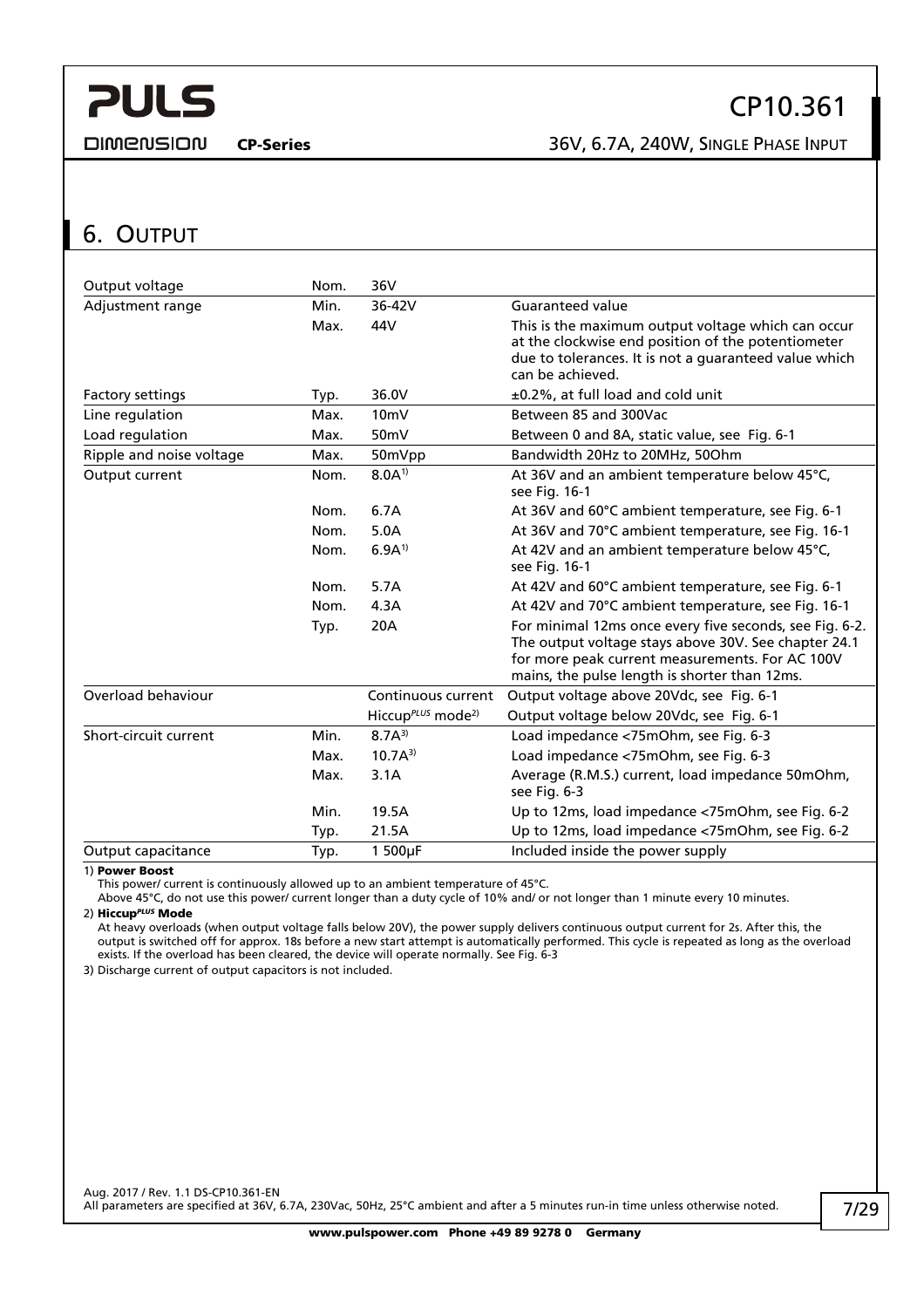### <span id="page-7-0"></span>**DIMENSION**

CP-Series 36V, 6.7A, 240W, SINGLE PHASE INPUT

<span id="page-7-1"></span>

Fig. 6-3 Short-circuit on output, Hiccup*PLUS* mode, typ.

<span id="page-7-2"></span>





## 7. HOLD-UP TIME

|              |      | <b>AC 100V</b>   | <b>AC 120V</b>   | <b>AC 230V</b>   |                             |
|--------------|------|------------------|------------------|------------------|-----------------------------|
| Hold-up Time | Typ. | 76 <sub>ms</sub> | 76ms             | 76 <sub>ms</sub> | At 36V, 3.35A, see Fig. 7-1 |
|              | Min. | 57 <sub>ms</sub> | 57 <sub>ms</sub> | 57 <sub>ms</sub> | At 36V, 3.35A, see Fig. 7-1 |
|              | Typ. | 38 <sub>ms</sub> | 38 <sub>ms</sub> | 38 <sub>ms</sub> | At 36V, 6.7A, see Fig. 7-1  |
|              | Min. | 28 <sub>ms</sub> | 28ms             | 28 <sub>ms</sub> | At 36V, 6.7A, see Fig. 7-1  |

<span id="page-7-3"></span>

|                                  | Fia. 7-1<br>Hold-up time vs. input voltage |     |                      |                                                                          |   |  |  |
|----------------------------------|--------------------------------------------|-----|----------------------|--------------------------------------------------------------------------|---|--|--|
| Hold-up Time<br>80 <sub>ms</sub> |                                            |     |                      | a) 36V 3.35A typ. c) 36V 6.7A typ.<br>b) 36V 3.35A min. d) 36V 6.7A min. |   |  |  |
| 70                               |                                            |     |                      |                                                                          | a |  |  |
| 60                               |                                            |     |                      |                                                                          |   |  |  |
| 50                               |                                            |     |                      |                                                                          | b |  |  |
| 40                               |                                            |     |                      |                                                                          |   |  |  |
| 30                               |                                            |     |                      |                                                                          |   |  |  |
| 20                               |                                            |     |                      |                                                                          |   |  |  |
| 10                               |                                            |     | <b>Input Voltage</b> |                                                                          |   |  |  |
| 90                               | 120                                        | 155 | 190                  | 230Vac                                                                   |   |  |  |

Fig. 7-2 Shut-down behavior, definitions

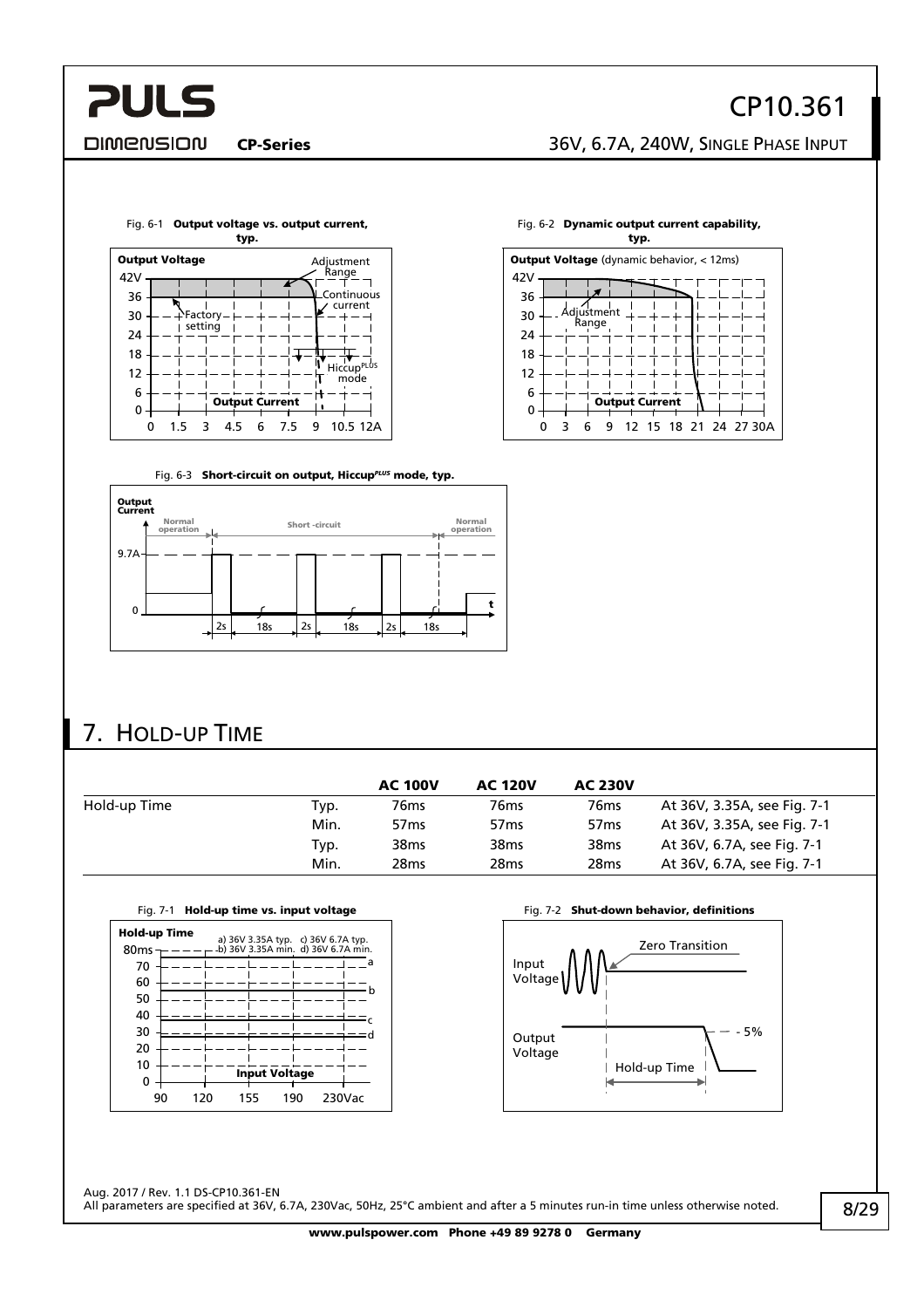<span id="page-8-0"></span>

CP-Series 36V, 6.7A, 240W, SINGLE PHASE INPUT

## <span id="page-8-1"></span>8. DC-OK RELAY CONTACT

This feature monitors the output voltage on the output terminals of a running power supply.

| Contact closes       | As soon as the output voltage reaches typ. 90% of the adjusted output voltage level.            |
|----------------------|-------------------------------------------------------------------------------------------------|
| Contact opens        | As soon as the output voltage dips more than 10% below the adjusted output voltage.             |
|                      | Short dips will be extended to a signal length of 100ms. Dips shorter than 1ms will be ignored. |
| Switching hysteresis | Typ. 1.5V                                                                                       |
| Contact ratings      | Maximal 60Vdc 0.3A, 30Vdc 1A, 30Vac 0.5A, resistive load                                        |
|                      | Minimal permissible load: 1mA at 5Vdc                                                           |
| Isolation voltage    | See dielectric strength table in section 18.                                                    |

#### Fig. 8-1 DC-ok relay contact behavior

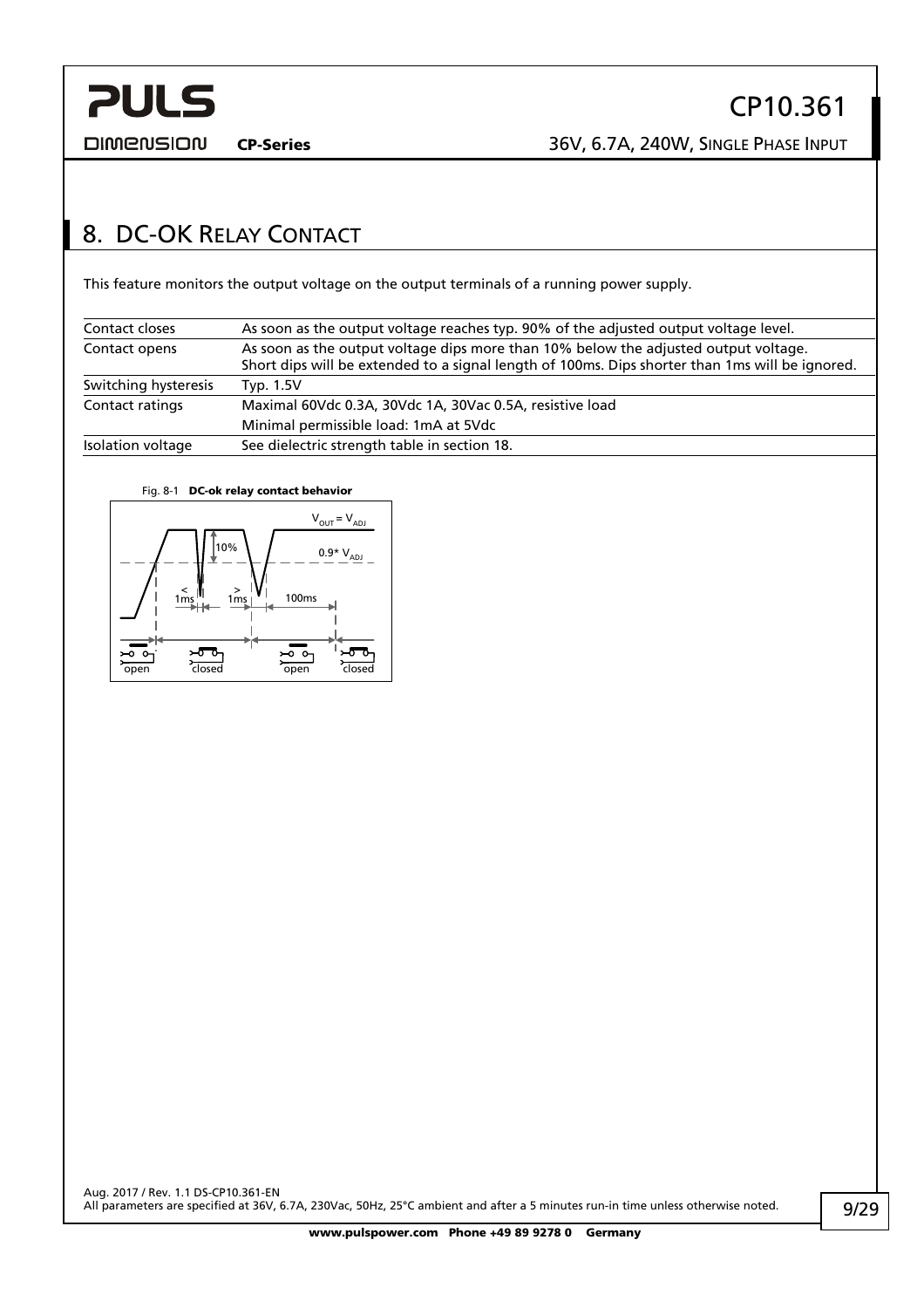<span id="page-9-0"></span>**DIMENSION** 

CP-Series 36V, 6.7A, 240W, SINGLE PHASE INPUT

## 9. EFFICIENCY AND POWER LOSSES

|                      |      | <b>AC 100V</b> | <b>AC 120V</b> | <b>AC 230V</b> |                                                     |
|----------------------|------|----------------|----------------|----------------|-----------------------------------------------------|
| Efficiency           | Typ. | 93.1%          | 93.8%          | 95.4%          | At 36V, 6.7A                                        |
|                      | Typ. | 92.8%          | 93.6%          | 95.3%          | At 36V, 8A (Power Boost)                            |
| Average efficiency*) | Typ. | 92.4%          | 93.1%          | 94.3%          | 25% at 1.7A, 25% at 3.4A,<br>25% at 5A, 25% at 6.7A |
| Power losses         | Typ. | 2.4W           | 2.2W           | 1.8W           | At 36V, 0A                                          |
|                      | Typ. | 9.5W           | 8.3W           | 7.0W           | At 36V, 3.35A                                       |
|                      | Typ. | 17.8W          | 15.9W          | 11.6W          | At 36V, 6.7A                                        |
|                      | Typ. | 22.3W          | 19.7W          | 14.2W          | At 36V, 8A (Power Boost)                            |

\*) The average efficiency is an assumption for a typical application where the power supply is loaded with 25% of the nominal load for 25% of the time, 50% of the nominal load for another 25% of the time, 75% of the nominal load for another 25% of the time and with 100% of the nominal load for the rest of the time.



Fig. 9-3 Efficiency vs. input voltage at 36V, 6.7A, typ.







Fig. 9-4 Losses vs. input voltage at 36V, 6.7A,



Aug. 2017 / Rev. 1.1 DS-CP10.361-EN All parameters are specified at 36V, 6.7A, 230Vac, 50Hz, 25°C ambient and after a 5 minutes run-in time unless otherwise noted.

www.pulspower.com Phone +49 89 9278 0 Germany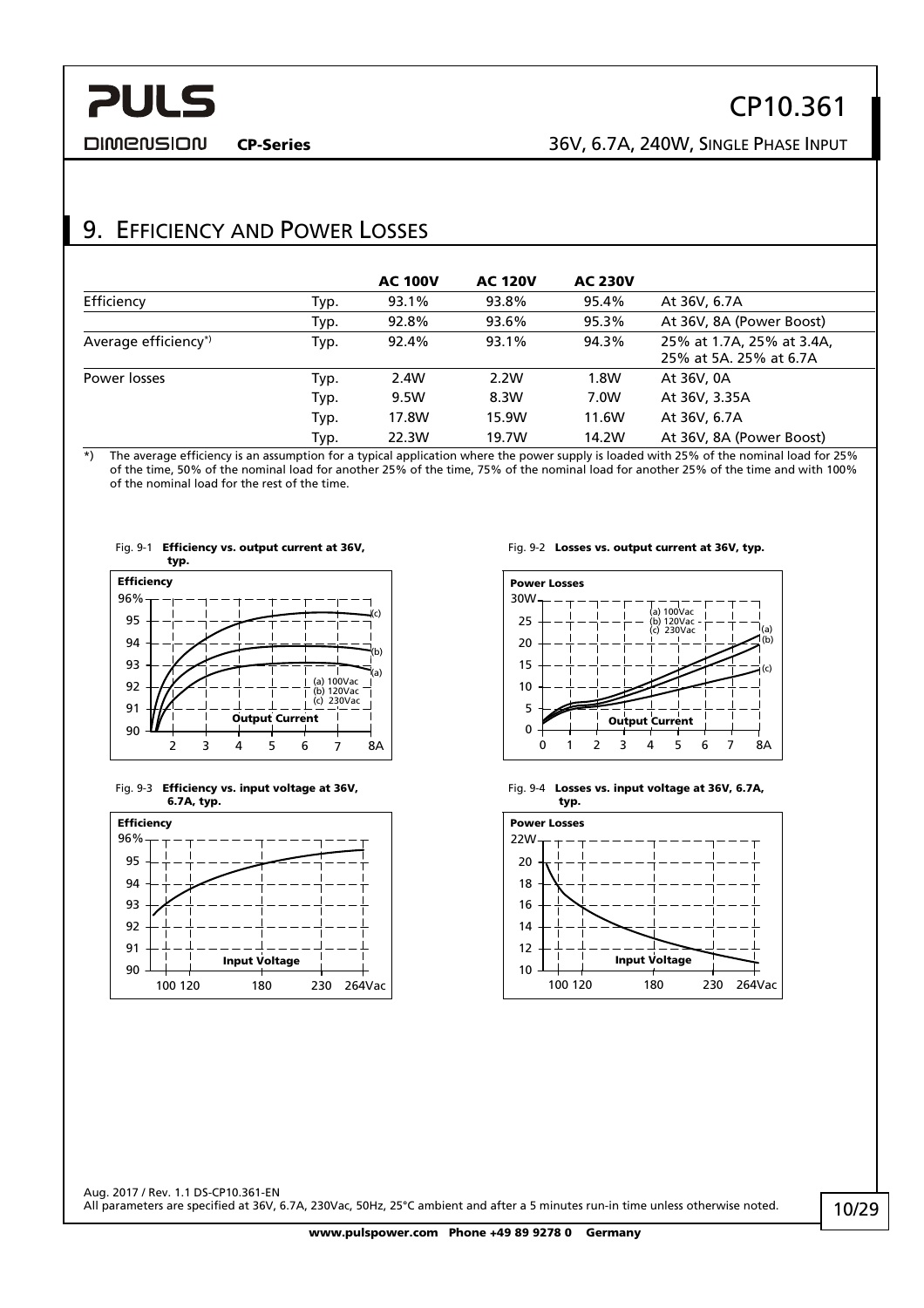## <span id="page-10-0"></span>10. LIFETIME EXPECTANCY

The Lifetime expectancy shown in the table indicates the minimum operating hours (service life) and is determined by the lifetime expectancy of the built-in electrolytic capacitors. Lifetime expectancy is specified in operational hours and is calculated according to the capacitor's manufacturer specification. The manufacturer of the electrolytic capacitors only guarantees a maximum life of up to 15 years (131 400h). Any number exceeding this value is a calculated theoretical lifetime which can be used to compare devices.

|                     | <b>AC 100V</b> | <b>AC 120V</b> | <b>AC 230V</b> |                                  |
|---------------------|----------------|----------------|----------------|----------------------------------|
| Lifetime expectancy | 150 000h       | 163 000h       | 196 000h       | At 36V, 3.35A and 40°C           |
|                     | 75 000h        | 87 000h        | 130 000h       | At 36V, 6.7A and 40 $^{\circ}$ C |
|                     | 54 000h        | 68 000h        | 112 000h       | At 36V, 8A and $40^{\circ}$ C    |
|                     | 425 000h       | 462 000h       | 553 000h       | At 36V, 3.35A and 25°C           |
|                     | 211 000h       | 246 000h       | 368 000h       | At 36V, 6.7A and 25 $\degree$ C  |
|                     | 152 000h       | 192 000h       | 316 000h       | At 36V, 8A and $25^{\circ}$ C    |
|                     |                |                |                |                                  |

## 11. MTBF

MTBF stands for Mean Time Between Failure, which is calculated according to statistical device failures, and indicates reliability of a device. It is the statistical representation of the likelihood of a unit to fail and does not necessarily represent the life of a product.

The MTBF figure is a statistical representation of the likelihood of a device to fail. A MTBF figure of e.g. 1 000 000h means that statistically one unit will fail every 100 hours if 10 000 units are installed in the field. However, it cannot be determined if the failed unit has been running for 50 000h or only for 100h.

|                          | <b>AC 100V</b> | <b>AC 120V</b> | <b>AC 230V</b> |                                                        |
|--------------------------|----------------|----------------|----------------|--------------------------------------------------------|
| MTBF SN 29500, IEC 61709 | 550 000h       | 560 000h       | 661 000h       | At 36V, 6.7A and 40 $\degree$ C                        |
|                          | 003 000h       | 1017000h       | 1 176 000h     | At 36V, 6.7A and 25 $\degree$ C                        |
| MTBF MIL HDBK 217F       | 188 000h       | 188 000h       | 213 000h       | At 36V, 6.7A and 40°C;<br>Ground Benign GB40           |
|                          | 252 000h       | 252 000h       | 290 000h       | At 36V, 6.7A and 25°C;<br>Ground Benign GB25           |
|                          | 40 000h        | 40 000h        | 47 000h        | At 36V, 6.7A and 40°C;<br>Ground Fixed GF40            |
|                          | 51 000h        | 51 000h        | 61 000h        | At 36V, 6.7A and 25 $^{\circ}$ C;<br>Ground Fixed GF25 |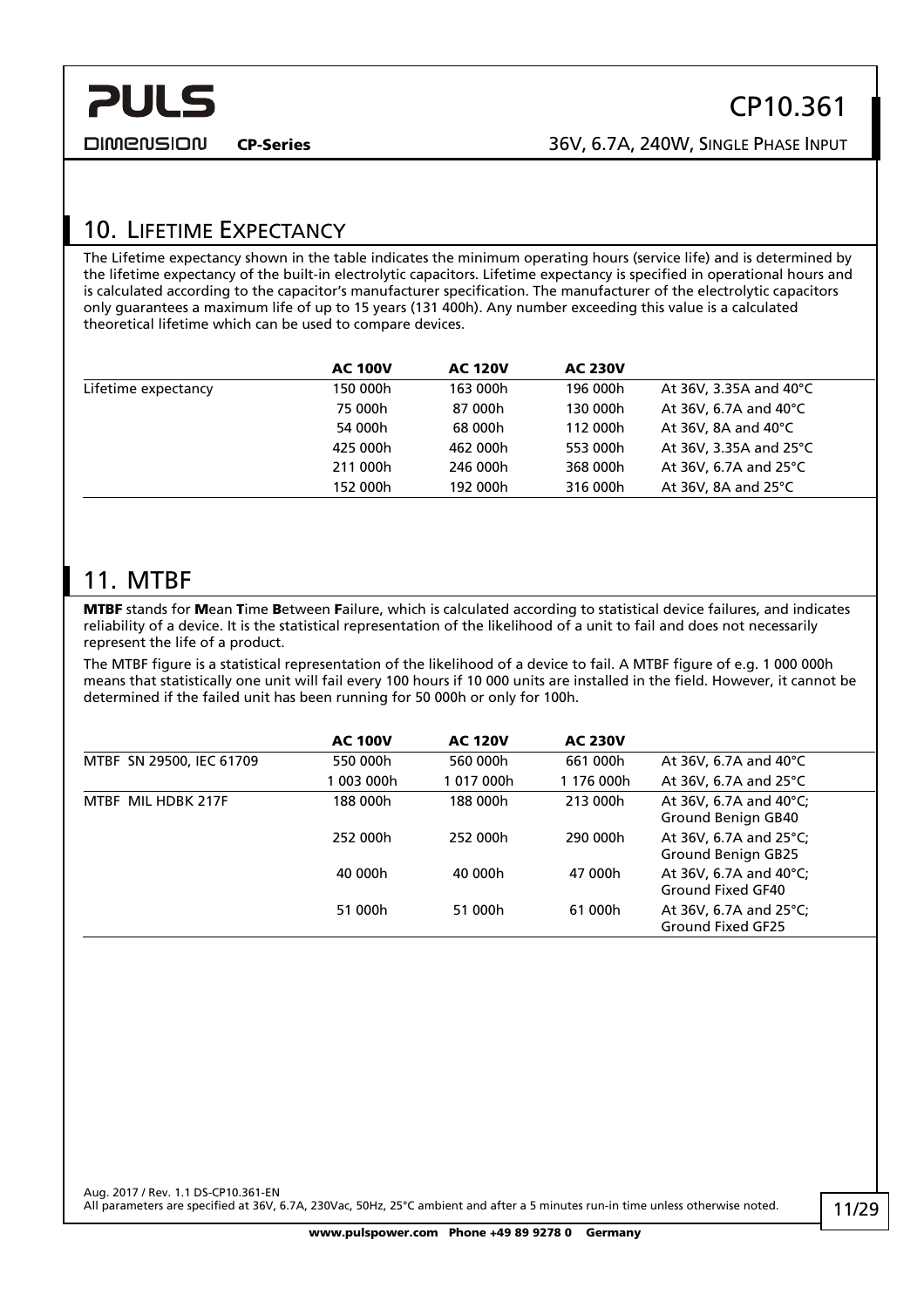### <span id="page-11-0"></span>**DIMENSION**

CP10.361

CP-Series 36V, 6.7A, 240W, SINGLE PHASE INPUT

## 12. FUNCTIONAL DIAGRAM

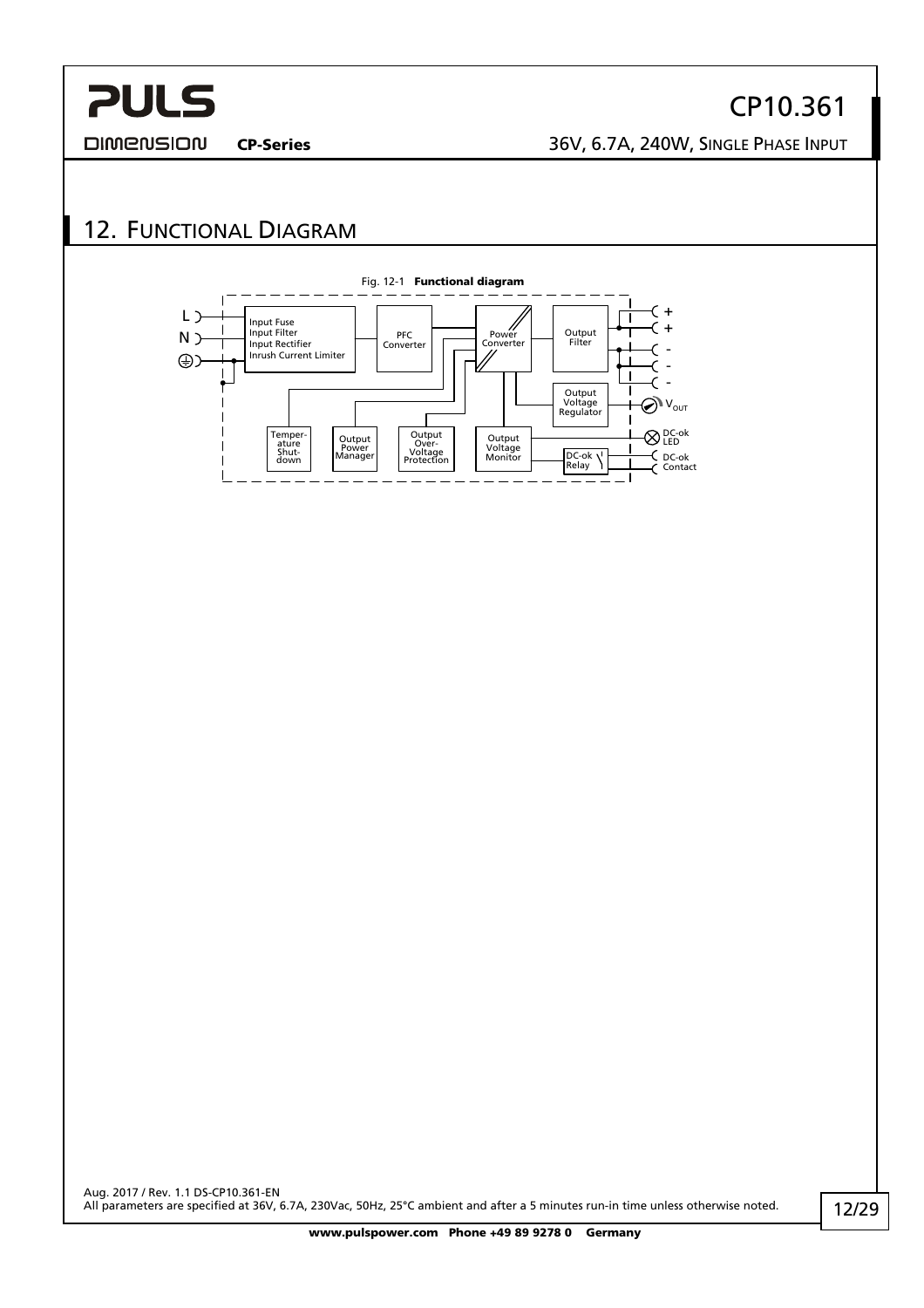CP-Series 36V, 6.7A, 240W, SINGLE PHASE INPUT

## <span id="page-12-0"></span>13. TERMINALS AND WIRING

The terminals are IP20 finger safe constructed and suitable for field- and factory wiring.

|                               | Input and output                 | <b>DC-OK-Signal</b>             |
|-------------------------------|----------------------------------|---------------------------------|
| <b>Type</b>                   | Screw terminals                  | <b>Push-in terminals</b>        |
| Solid wire                    | Max. $6mm2$                      | Max. $1.5$ mm <sup>2</sup>      |
| Stranded wire                 | Max. $4mm2$                      | Max. $1.5$ mm <sup>2</sup>      |
| American Wire Gauge           | AWG 20-10                        | AWG 24-16                       |
| Wire diameter                 | Max. 2.8mm (including ferrules)  | Max. 1.6mm (including ferrules) |
| Wire stripping length         | 7mm / 0.28inch                   | 7mm / 0.28inch                  |
| Screwdriver                   | 3.5mm slotted or cross-head No 2 | Not required                    |
| Recommended tightening torque | 1Nm, 9lb.in                      | Not applicable                  |

#### Instructions:

- a) Use appropriate copper cables that are designed for minimum operating temperatures of: 60°C for ambient up to 45°C and 75°C for ambient up to 60°C and
	- 90°C for ambient up to 70°C minimum.
- b) Follow national installation codes and installation regulations!
- c) Ensure that all strands of a stranded wire enter the terminal connection!
- d) Unused terminal compartments should be securely tightened.
- e) Ferrules are allowed.

#### Daisy chaining:

Daisy chaining (jumping from one power supply output to the next) is allowed as long as the average output current through one terminal pin does not exceed 25A. If the current is higher, use a separate distribution terminal block as shown in [Fig. 13-2.](#page-12-1)



<span id="page-12-1"></span>

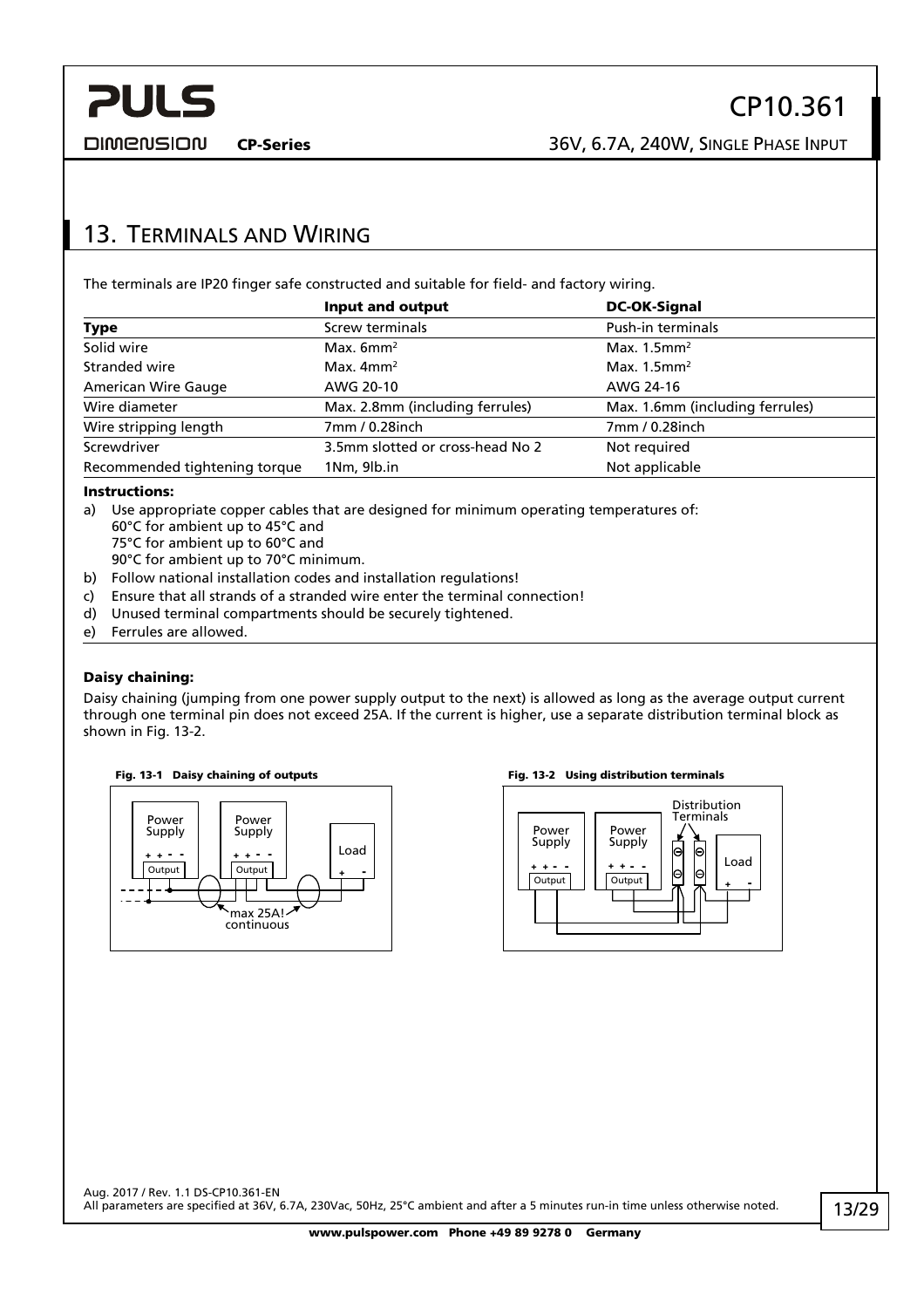<span id="page-13-0"></span>**DIMENSION** 

CP10.361

CP-Series 36V, 6.7A, 240W, SINGLE PHASE INPUT

## 14. FRONT SIDE AND USER ELEMENTS





C 100-240V ⊕



- Screw terminals
- N, L Line input
- ⊕ PE (Protective Earth) input

#### **B** Output Terminals

(two identical + poles and three identical - poles) Screw terminals

- + Positive output
- Negative (return) output

### C Output voltage potentiometer

Open the flap to adjust the output voltage. Factory set: 36.0V

### D DC-OK LED (green)

On, when the output voltage is >90% of the adjusted output voltage

### E DC-OK Relay Contact

(spring-clamp terminals) Monitors the output voltage of the running power supply. See chapter [8](#page-8-1) for details.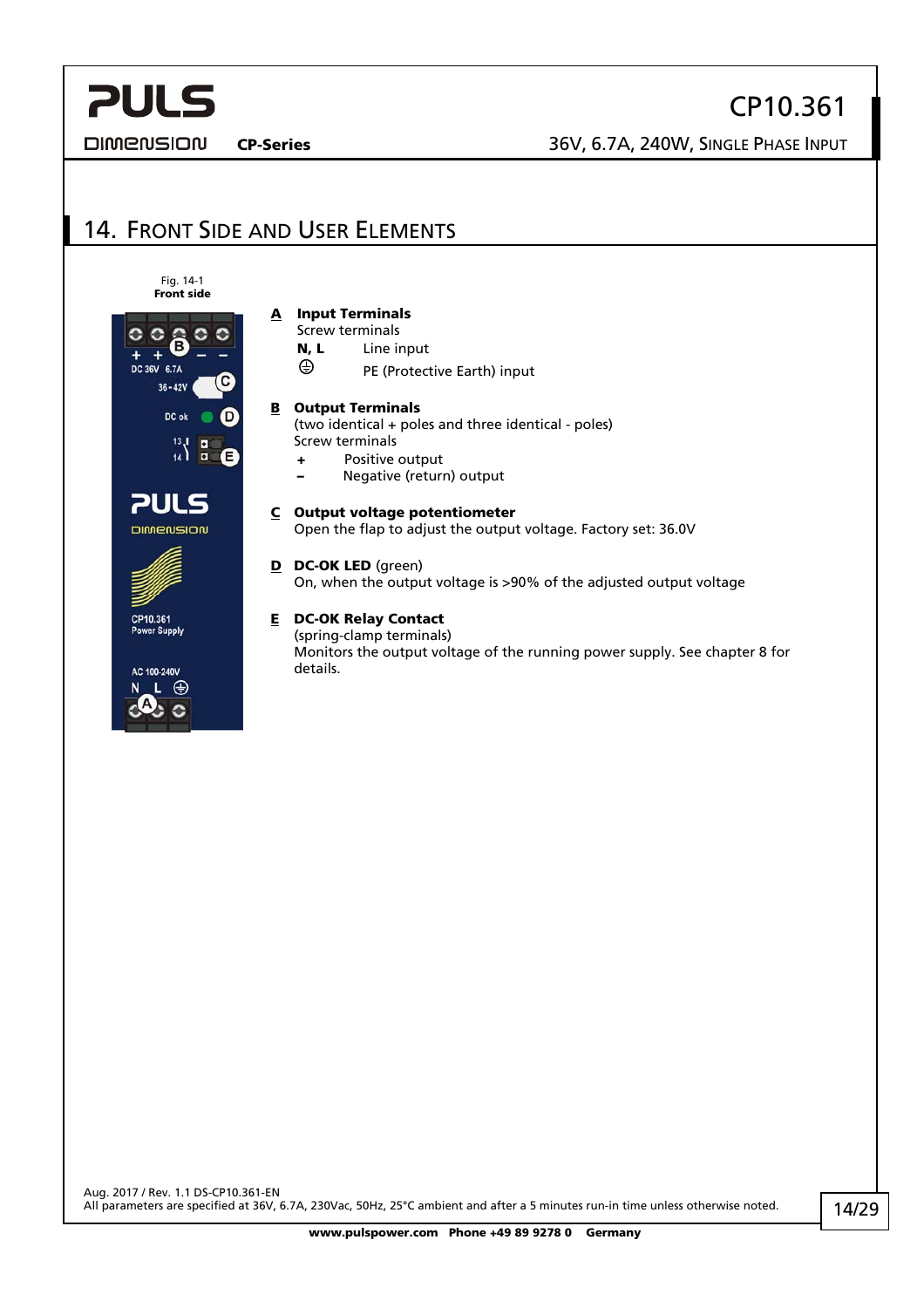<span id="page-14-0"></span>**DIMENSION** 

## <span id="page-14-1"></span>15. EMC

The power supply is suitable for applications in industrial environment as well as in residential, commercial and light industry environments.

| <b>EMC Immunity</b>      | According to generic standards: EN 61000-6-1 and EN 61000-6-2 |                                                          |                    |                    |  |
|--------------------------|---------------------------------------------------------------|----------------------------------------------------------|--------------------|--------------------|--|
| Electrostatic discharge  | EN 61000-4-2                                                  | Contact discharge                                        | 8kV                | <b>Criterion A</b> |  |
|                          |                                                               | Air discharge                                            | 15kV               | Criterion A        |  |
| Electromagnetic RF field | EN 61000-4-3                                                  | 80MHz-2.7GHz                                             | 20V/m              | Criterion A        |  |
| Fast transients (Burst)  | EN 61000-4-4                                                  | Input lines                                              | 4kV                | Criterion A        |  |
|                          |                                                               | Output lines                                             | 2kV                | Criterion A        |  |
|                          |                                                               | DC-OK signal (coupling clamp)                            | 2kV                | <b>Criterion A</b> |  |
| Surge voltage on input   | EN 61000-4-5                                                  | $L \rightarrow N$                                        | 2kV                | <b>Criterion A</b> |  |
|                          |                                                               | $L \rightarrow PE, N \rightarrow PE$                     | 4kV                | <b>Criterion A</b> |  |
| Surge voltage on output  | EN 61000-4-5                                                  | $+ \rightarrow -$                                        | 1kV                | Criterion A        |  |
|                          |                                                               | $+/ \rightarrow$ PE                                      | 2kV                | <b>Criterion A</b> |  |
| Surge voltage on Signals | EN 61000-4-5                                                  | DC-OK signal $\rightarrow$ PE                            | 1kV                | Criterion A        |  |
| Conducted disturbance    | EN 61000-4-6                                                  | 0.15-80MHz                                               | <b>20V</b>         | Criterion A        |  |
| Mains voltage dips       | EN 61000-4-11                                                 | 0% of 100Vac                                             | 0Vac, 20ms         | <b>Criterion A</b> |  |
|                          |                                                               | 40% of 100Vac                                            | 40Vac, 200ms       | Criterion C        |  |
|                          |                                                               | 70% of 100Vac                                            | 70Vac, 500ms       | Criterion C        |  |
|                          |                                                               | 0% of 200Vac                                             | 0Vac, 20ms         | Criterion A        |  |
|                          |                                                               | 40% of 200Vac                                            | 80Vac, 200ms       | <b>Criterion A</b> |  |
|                          |                                                               | 70% of 200Vac                                            | 140Vac, 500ms      | <b>Criterion A</b> |  |
| Voltage interruptions    | EN 61000-4-11                                                 | 0% of 200Vac (=0V)                                       | 5000 <sub>ms</sub> | Criterion C        |  |
| Voltage sags             | <b>SEMI F47 0706</b>                                          | Dips on the input voltage according to SEMI F47 standard |                    |                    |  |
|                          |                                                               | 80% of 120Vac (96Vac)                                    | 1000ms             | Criterion A        |  |
|                          |                                                               | 70% of 120Vac (84Vac)                                    | 500 <sub>ms</sub>  | Criterion A        |  |
|                          |                                                               | 50% of 120Vac (60Vac)                                    | 200 <sub>ms</sub>  | Criterion A        |  |
| Powerful transients      | <b>VDE 0160</b>                                               | Over entire load range                                   | 750V, 0.3ms        | <b>Criterion A</b> |  |

Criterions:

A: Power supply shows normal operation behavior within the defined limits.

C: Temporary loss of function is possible. Power supply may shut-down and restarts by itself. No damage or hazards for the power supply will occur.

| <b>EMC Emission</b><br>According to generic standards: EN 61000-6-3 and EN 61000-6-4 |                                                                  |                                                                                        |  |  |
|--------------------------------------------------------------------------------------|------------------------------------------------------------------|----------------------------------------------------------------------------------------|--|--|
| Conducted emission<br>input lines                                                    | EN 55011, EN 55015, EN 55022, FCC Part<br>15, CISPR 11, CISPR 22 | Class B                                                                                |  |  |
| Conducted emission<br>output lines <sup>2)</sup>                                     | IEC/CISPR 16-1-2, IEC/CISPR 16-2-1                               | Limits for DC power port according EN<br>61000-6-3 fulfilled                           |  |  |
| Radiated emission                                                                    | EN 55011, EN 55022                                               | Class B                                                                                |  |  |
| Harmonic input current                                                               | EN 61000-3-2                                                     | Class A fulfilled between 0A and 8A load<br>Class C fulfilled between 3.5A and 8A load |  |  |
| Voltage fluctuations, flicker                                                        | EN 61000-3-3                                                     | Fulfilled $1$ )                                                                        |  |  |

This device complies with FCC Part 15 rules.

Operation is subjected to following two conditions: (1) this device may not cause harmful interference, and (2) this device must accept any interference received, including interference that may cause undesired operation.

1) Tested with constant current loads, non pulsing

2) For information only, not mandatory for EN 61000-6-3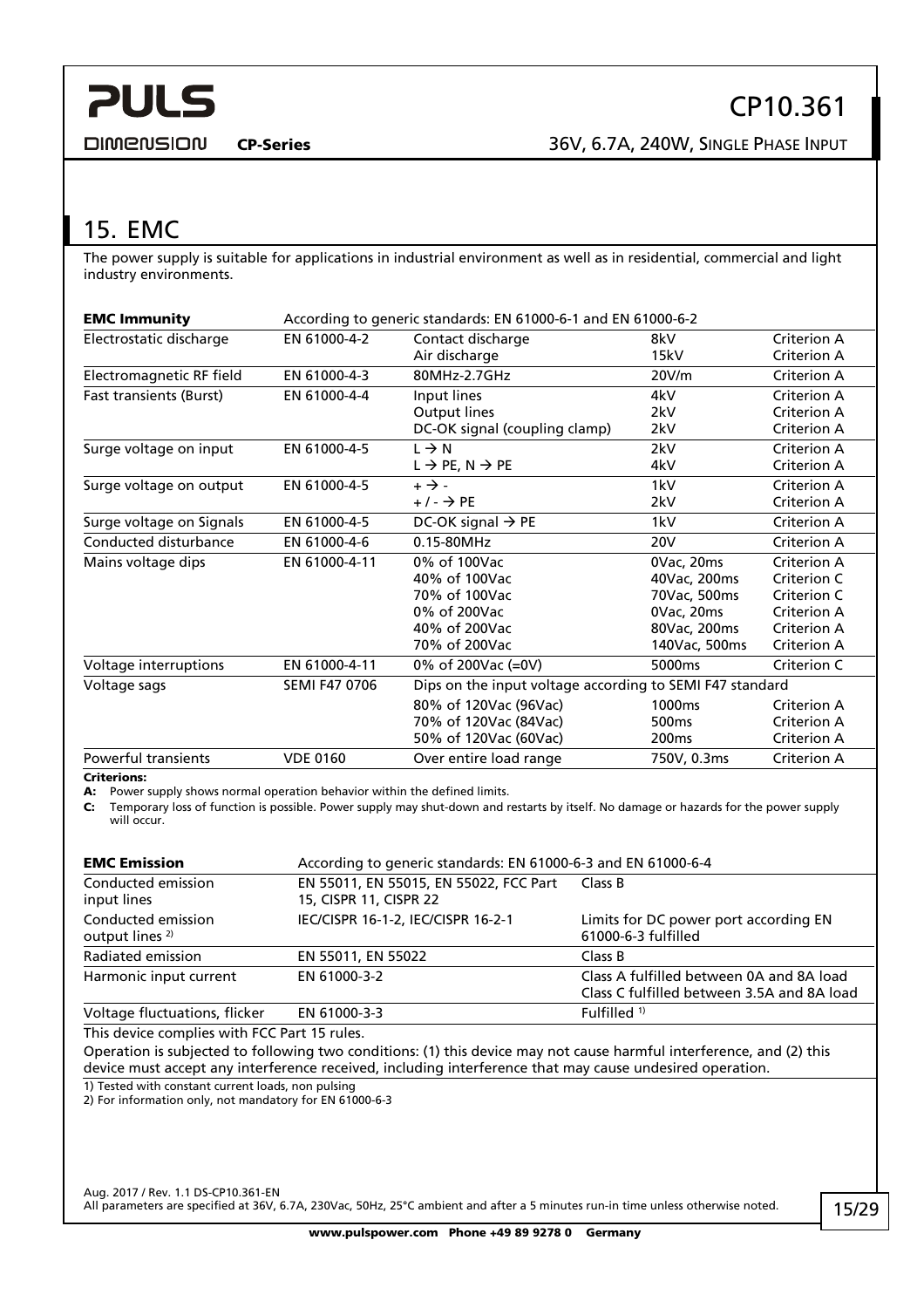<span id="page-15-0"></span>**DIMENSION** 

## CP10.361

CP-Series 36V, 6.7A, 240W, SINGLE PHASE INPUT

| PFC converter                         | 110kHz                                                                                                | <b>Fixed frequency</b>                 |                                                                                              |  |
|---------------------------------------|-------------------------------------------------------------------------------------------------------|----------------------------------------|----------------------------------------------------------------------------------------------|--|
| Main converter                        | 84kHz to 140kHz                                                                                       | Output load dependent                  |                                                                                              |  |
| Auxiliary converter                   | 60kHz                                                                                                 | Fixed frequency                        |                                                                                              |  |
|                                       |                                                                                                       |                                        |                                                                                              |  |
|                                       |                                                                                                       |                                        |                                                                                              |  |
|                                       |                                                                                                       |                                        |                                                                                              |  |
| <b>16. ENVIRONMENT</b>                |                                                                                                       |                                        |                                                                                              |  |
|                                       |                                                                                                       |                                        |                                                                                              |  |
| Operational temperature <sup>1)</sup> | -25°C to +70°C (-13°F to 158°F)                                                                       |                                        | Reduce output power according to Fig. 16-1                                                   |  |
| Storage temperature                   | -40°C to +85°C (-40°F to 185°F)                                                                       |                                        | For storage and transportation                                                               |  |
| Output de-rating                      | $3.2W$ <sup>o</sup> C<br>$6W$ <sup>o</sup> C                                                          |                                        | Between +45°C and +60°C (113°F to 140°F)<br>Between +60°C and +70°C (140°F to 158°F)         |  |
| Humidity                              | 5 to 95% r.h.                                                                                         |                                        | According to IEC 60068-2-30<br>Do not energize while condensation is present                 |  |
| Vibration sinusoidal <sup>2)</sup>    | 2-17.8Hz: ±1.6mm; 17.8-500Hz: 2g<br>2 hours / axis                                                    |                                        | According to IEC 60068-2-6                                                                   |  |
| Shock $2$                             | 30g 6ms, 20g 11ms                                                                                     | 3 bumps / direction, 18 bumps in total | According to IEC 60068-2-27                                                                  |  |
| Altitude                              | 0 to 2000m (0 to 6 560ft)                                                                             |                                        | Without any restrictions                                                                     |  |
|                                       | 2000 to 6000m (6 560 to 20 000ft)                                                                     |                                        | Reduce output power or ambient<br>temperature, see Fig. 16-2.                                |  |
| Altitude de-rating                    | 15W/1000m or 5°C/1000m                                                                                |                                        | Above 2000m (6500ft), see Fig. 16-2                                                          |  |
| Over-voltage category                 | Ш                                                                                                     |                                        | According to IEC 62477-1 for altitudes up to<br>2000m                                        |  |
|                                       | Ш                                                                                                     |                                        | According to IEC 62477-1 for altitudes from<br>2000m to 6000m                                |  |
| Degree of pollution                   | $\overline{2}$                                                                                        |                                        | According to IEC 62477-1, not conductive                                                     |  |
| <b>LABS</b> compatibility             | use in paint shops.                                                                                   |                                        | The unit does not release any silicone or other LABS-critical substances and is suitable for |  |
| Corrosive gases                       |                                                                                                       |                                        | ISA-71.04-1985, Severity Level G3, IEC 60068-2-60 Test Ke Method 4                           |  |
| Audible noise                         | Some audible noise may be emitted from the power supply during no load, overload or<br>short circuit. |                                        |                                                                                              |  |

<span id="page-15-1"></span>2) Tested in combination with DIN-Rails according to EN 60715 with a height of 15mm and a thickness of 1.3mm and standard orientation.





Aug. 2017 / Rev. 1.1 DS-CP10.361-EN

All parameters are specified at 36V, 6.7A, 230Vac, 50Hz, 25°C ambient and after a 5 minutes run-in time unless otherwise noted.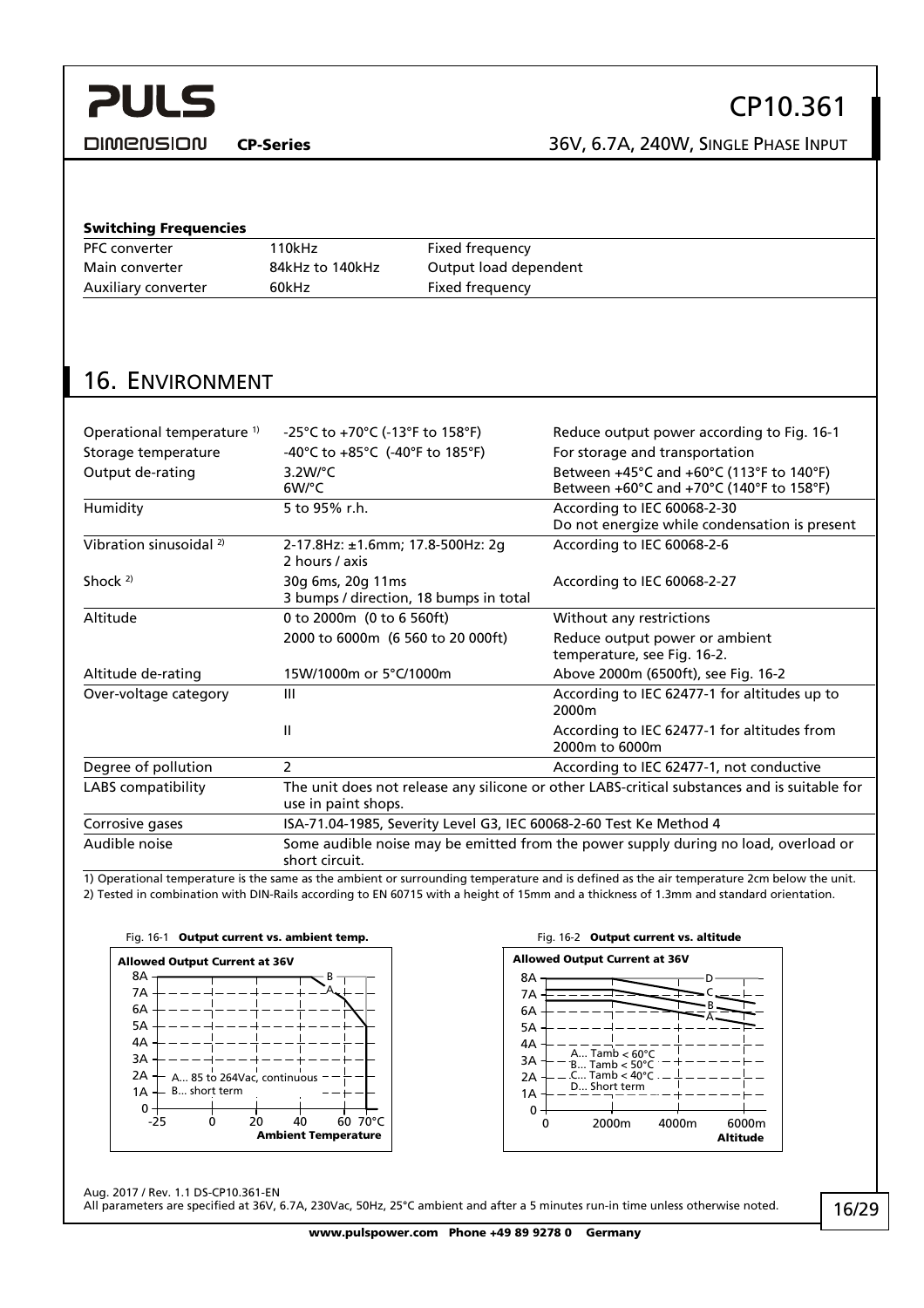CP-Series 36V, 6.7A, 240W, SINGLE PHASE INPUT

## <span id="page-16-0"></span>17. PROTECTION FEATURES

| Output protection              | Electronically protected against overload, no-load and short-circuits. In case of a<br>protection event, audible noise may occur. |                                                                                                                                                                                                                                                                                                                                                                                                                                                                                                                     |  |  |
|--------------------------------|-----------------------------------------------------------------------------------------------------------------------------------|---------------------------------------------------------------------------------------------------------------------------------------------------------------------------------------------------------------------------------------------------------------------------------------------------------------------------------------------------------------------------------------------------------------------------------------------------------------------------------------------------------------------|--|--|
| Output over-voltage protection | Typ. 46Vdc<br>Max. 48Vdc                                                                                                          | In case of an internal power supply defect, a redundant<br>circuit limits the maximum output voltage. The output<br>shuts down and automatically attempts to restart.                                                                                                                                                                                                                                                                                                                                               |  |  |
| Degree of protection           | IP 20                                                                                                                             | <b>EN/IEC 60529</b>                                                                                                                                                                                                                                                                                                                                                                                                                                                                                                 |  |  |
| Penetration protection         | $>4$ mm                                                                                                                           | E.g. screws, small parts                                                                                                                                                                                                                                                                                                                                                                                                                                                                                            |  |  |
| Over-temperature protection    | <b>Yes</b>                                                                                                                        | Output shut-down with automatic restart.<br>The temperature sensor is installed on critical<br>components inside the unit and turns the unit off in<br>safety critical situations (e.g. de-rating requirements<br>not observed, high ambient temperature, ventilation<br>obstructed or the mounting orientation de-rating is not<br>followed). There is no correlation between the<br>operating temperature and turn-off temperature since<br>this is dependent on input voltage, load and<br>installation methods. |  |  |
| Input transient protection     | <b>MOV</b><br>(Metal Oxide Varistor)                                                                                              | For protection values see chapter 15 (EMC).                                                                                                                                                                                                                                                                                                                                                                                                                                                                         |  |  |
| Internal input fuse            | Included                                                                                                                          | Not user replaceable slow-blow high-braking capacity<br>fuse                                                                                                                                                                                                                                                                                                                                                                                                                                                        |  |  |

## 18. SAFETY FEATURES

| Input / output separation       | Double or reinforced galvanic isolation |                                                                                                 |  |  |
|---------------------------------|-----------------------------------------|-------------------------------------------------------------------------------------------------|--|--|
|                                 | <b>SELV</b>                             | <b>IEC/EN 60950-1</b>                                                                           |  |  |
|                                 | <b>PELV</b>                             | IEC/EN 60204-1, EN 62477-1, IEC 60364-4-41                                                      |  |  |
| Class of protection             |                                         | PE (Protective Earth) connection required                                                       |  |  |
| Isolation resistance            | > 500MOhm                               | At delivered condition between input and output,<br>measured with 500Vdc                        |  |  |
|                                 | > 500MOhm                               | At delivered condition between input and PE,<br>measured with 500Vdc                            |  |  |
|                                 | > 500MOhm                               | At delivered condition between output and PE,<br>measured with 500Vdc                           |  |  |
|                                 | > 500MOhm                               | At delivered condition between output and DC-OK<br>contacts, measured with 500Vdc               |  |  |
| PE resistance                   | $< 0.1$ Ohm                             | Resistance between PE terminal and the housing in the<br>area of the DIN-rail mounting bracket. |  |  |
| Touch current (leakage current) | Typ. 0.14mA / 0.36mA                    | At 100Vac, 50Hz, TN-, TT-mains / IT-mains                                                       |  |  |
|                                 | Typ. 0.20mA / 0.50mA                    | At 120Vac, 60Hz, TN-, TT-mains / IT-mains                                                       |  |  |
|                                 | Typ. 0.33mA / 0.86mA                    | At 230Vac, 50Hz, TN-, TT-mains / IT-mains                                                       |  |  |
|                                 | Max. 0.18mA / 0.43mA                    | At 110Vac, 50Hz, TN-, TT-mains / IT-mains                                                       |  |  |
|                                 | Max. 0.26mA / 0.61mA                    | At 132Vac, 60Hz, TN-, TT-mains / IT-mains                                                       |  |  |
|                                 | Max. 0.44mA / 1.05mA                    | At 264Vac, 50Hz, TN-, TT-mains / IT-mains                                                       |  |  |

Aug. 2017 / Rev. 1.1 DS-CP10.361-EN

All parameters are specified at 36V, 6.7A, 230Vac, 50Hz, 25°C ambient and after a 5 minutes run-in time unless otherwise noted.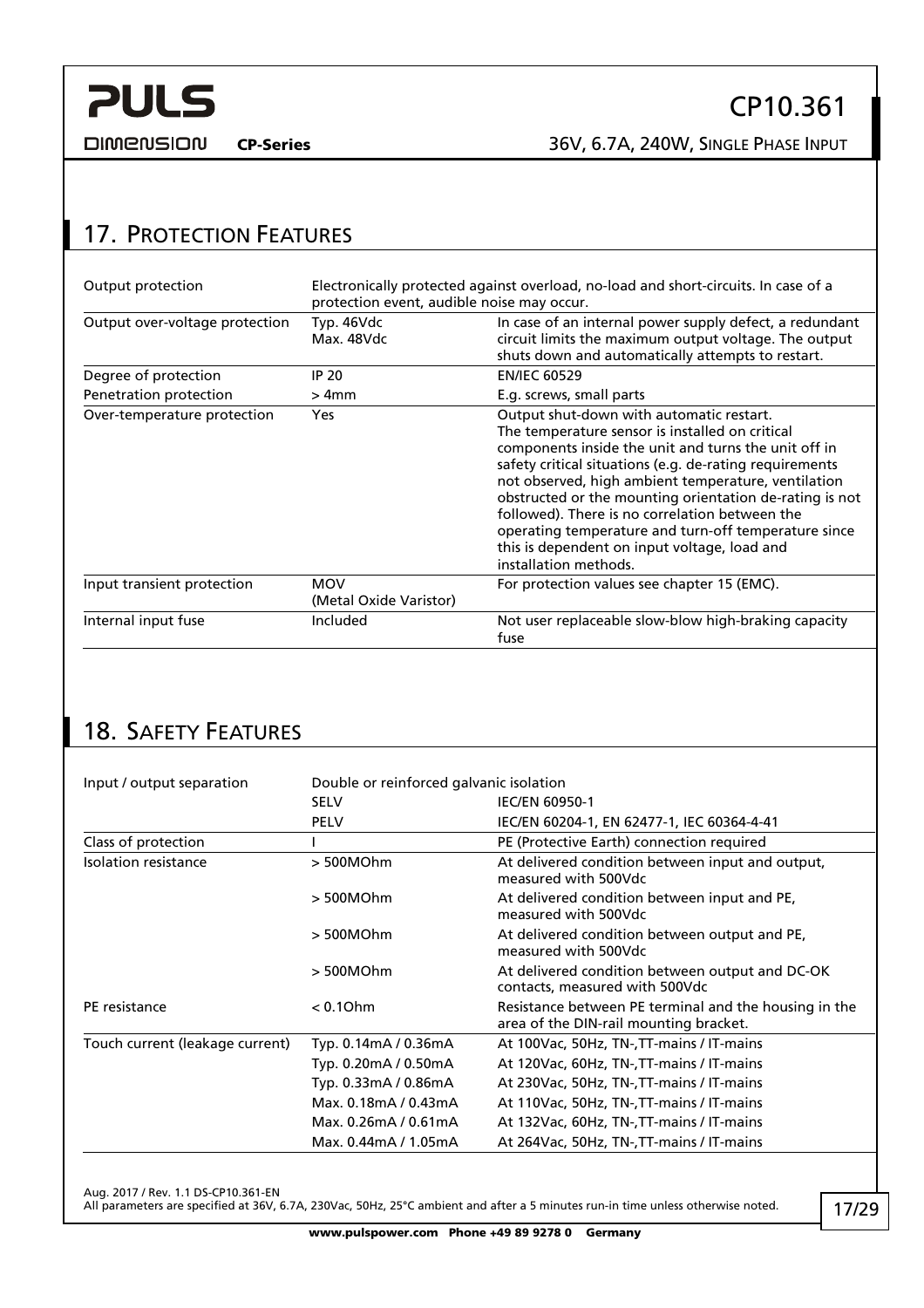<span id="page-17-0"></span>**PULS** 

## <span id="page-17-1"></span>19. DIELECTRIC STRENGTH

The output voltage is floating and has no ohmic connection to the ground. Type and factory tests are conducted by the manufacturer. Field tests may be conducted in the field using the appropriate test equipment which applies the voltage with a slow ramp (2s up and 2s down). Connect all input-terminals together as well as all output poles before conducting the test. When testing, set the cut-off current settings to the value in the table below.



|                         |     | A       | в       |         | D      |
|-------------------------|-----|---------|---------|---------|--------|
| Type test               | 60s | 2500Vac | 4000Vac | 1000Vac | 500Vac |
| Factory test            | 5s  | 2500Vac | 2500Vac | 500Vac  | 500Vac |
| Field test              | 5s  | 2000Vac | 2000Vac | 500Vac  | 500Vac |
| Cut-off current setting |     | >10mA   | >10mA   | >20mA   | >1mA   |

To fulfil the PELV requirements according to EN60204-1 § 6.4.1, we recommend that either the + pole, the – pole or any other part of the output circuit shall be connected to the protective earth system. This helps to avoid situations in which a load starts unexpectedly or can not be switched off when unnoticed earth faults occur.

B\*) When testing input to DC-OK ensure that the max. voltage between DC-OK and the output is not exceeded (column D). We recommend connecting DC-OK pins and the output pins together when performing the test.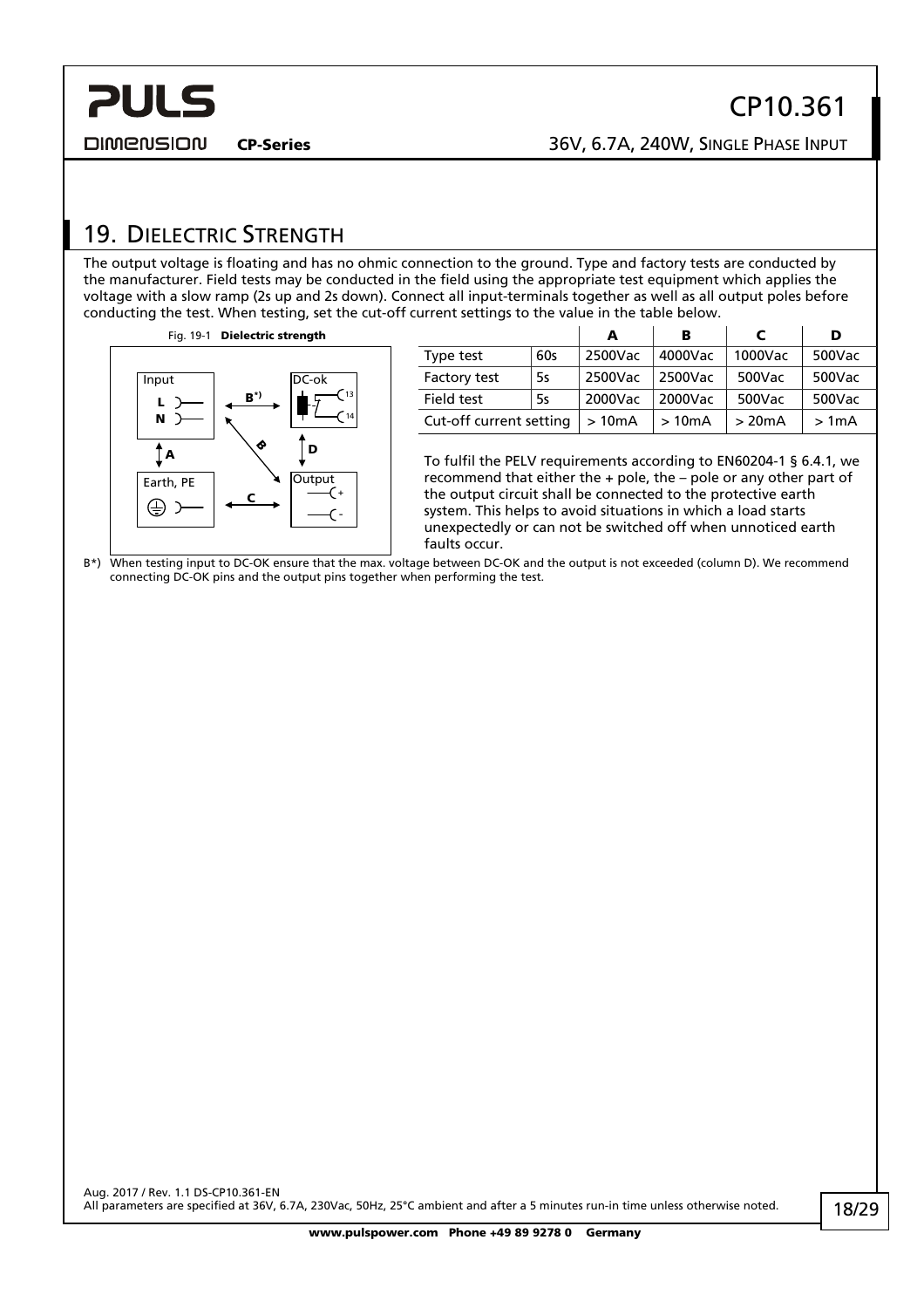<span id="page-18-1"></span>**DIMENSION** 

## CP10.361

CP-Series 36V, 6.7A, 240W, SINGLE PHASE INPUT

#### <span id="page-18-0"></span>20. APPROVALS EC Declaration of Conformity The CE mark indicates conformance with the  $\begin{array}{cc}\n\bullet & \bullet \\
\bullet & \bullet\n\end{array}$  The CE mark indicates conformance with the - EMC directive, - Low-voltage directive (LVD) and the - ATEX directive IEC 60950-1 CB Scheme, *IECEE* 2<sup>nd</sup> Edition Information Technology Equipment **CB SCHEME**  $\overline{U}$  508 Listed for use as Industrial Control Equipment; U.S.A. (UL 508) and Canada (C22.2 No. 107-1-01); *J* us listed ND. CONT. EQ. E-File: E198865 UL 60950-1 Recognized for use as Information Technology Equipment, 2nd Edition  $_{\rm c}H_{\rm us}$ Level 5; U.S.A. (UL 60950-1) and Canada (C22.2 No. 60950-1); E-File: E137006 Applicable for altitudes up to 2000m. ANSI / ISA 12.12.01-2015 Recognized for use in Hazardous Location Class I Div 2 T4 Class I Div 2, Groups A,B,C,D systems; U.S.A. (ANSI / ISA 12.12.01-2015) and planned Canada (C22.2 No. 213-M1987) EN 60079-0, EN 60079-15 Approval for use in hazardous locations Zone 2 Category 3G.  $\overbrace{\text{ATEX}}$ <br>ATEX  $\overbrace{\text{H 3G Ex pA nC IIC T4 Gc}}$ Number of ATEX certificate: EPS 15 ATEX 1 101 X The power supply must be built-in in an IP54 enclosure. IEC 60079-0, IEC 60079-15 **IECEX** Suitable for use in Class 1 Zone 2 Groups IIa, IIb and IIc<br>Incations. Number of IECEx certificate: IECEx EPS 15.0079X Marine GL (Germanischer Lloyd) classified Gl Environmental category: C, EMC2 Marine and offshore applications EAC TR Registration **Registration Registration** for the Eurasian Customs Union market (Russia, Kazakhstan, Belarus)

## 21. OTHER FULFILLED STANDARDS

| <b>RoHS Directive</b>           | RobS                            | Directive 2011/65/EU of the European Parliament and the<br>Council of June 8 <sup>th</sup> , 2011 on the restriction of the use of<br>certain hazardous substances in electrical and electronic<br>equipment. |
|---------------------------------|---------------------------------|---------------------------------------------------------------------------------------------------------------------------------------------------------------------------------------------------------------|
| <b>REACH Directive</b>          | <b>REACH</b>                    | Directive 1907/2006/EU of the European Parliament and the<br>Council of June 1st, 2007 regarding the Registration,<br>Evaluation, Authorisation and Restriction of Chemicals<br>(REACH)                       |
| IEC/EN 61558-2-16<br>(Annex BB) | Safety Isolating<br>Transformer | Safety Isolating Transformers corresponding to Part 2-6 of the<br><b>IEC/EN 61558</b>                                                                                                                         |
|                                 |                                 |                                                                                                                                                                                                               |

Aug. 2017 / Rev. 1.1 DS-CP10.361-EN All parameters are specified at 36V, 6.7A, 230Vac, 50Hz, 25°C ambient and after a 5 minutes run-in time unless otherwise noted.

www.pulspower.com Phone +49 89 9278 0 Germany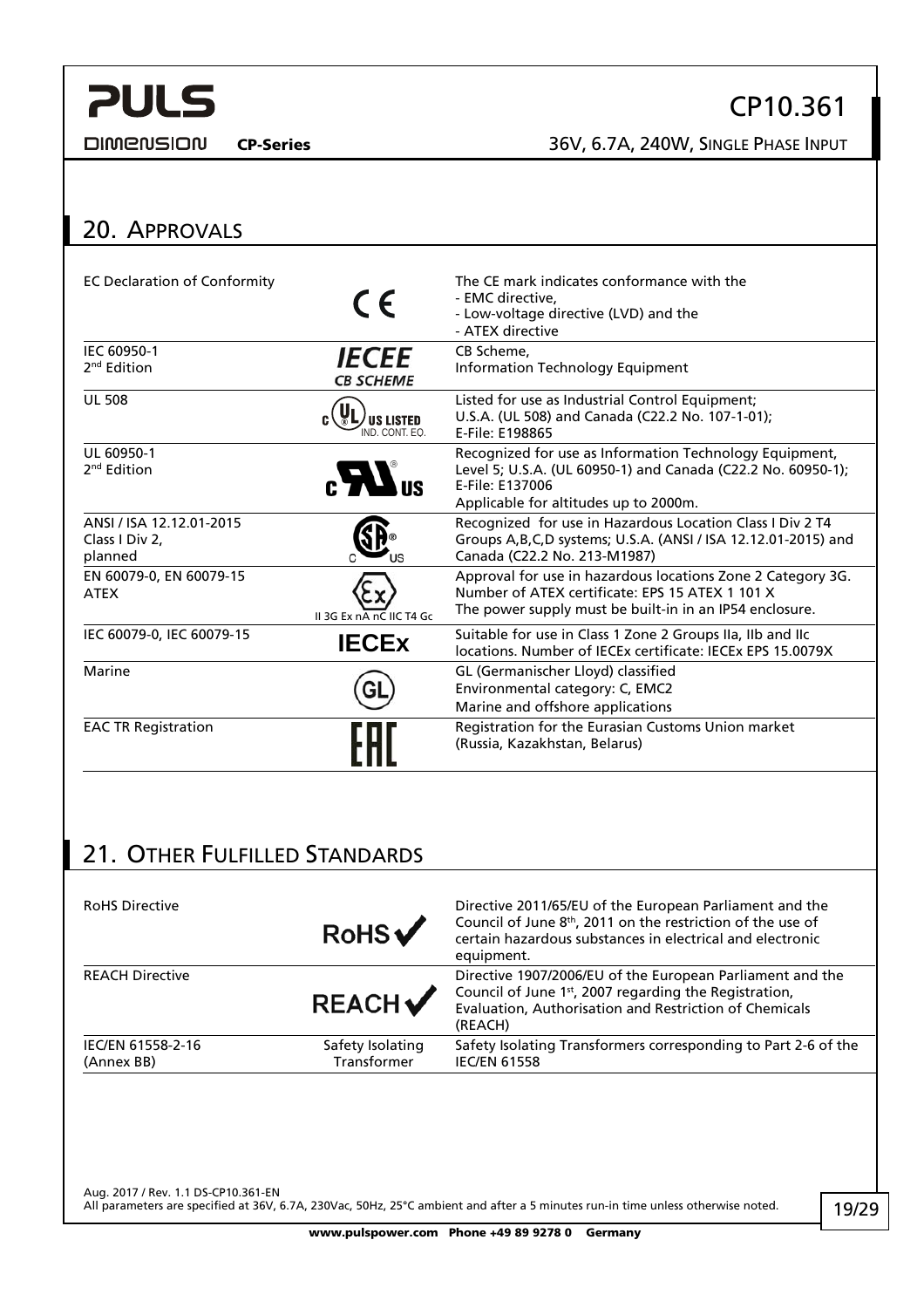<span id="page-19-0"></span>**DIMENSION** 

## CP10.361

CP-Series 36V, 6.7A, 240W, SINGLE PHASE INPUT

## 22. PHYSICAL DIMENSIONS AND WEIGHT

| Width                   | 39mm 1.54"                                                                                                                |
|-------------------------|---------------------------------------------------------------------------------------------------------------------------|
| Height                  | 124mm 4.88"                                                                                                               |
| Depth                   | 117mm 4.61"<br>The DIN-rail height must be added to the unit depth to calculate the total required<br>installation depth. |
| Weight                  | 600q / 1.3lb                                                                                                              |
| DIN-Rail                | Use 35mm DIN-rails according to EN 60715 or EN 50022 with a height of 7.5 or 15mm.                                        |
| Housing material        | Body: Aluminium alloy<br>Cover: zinc-plated steel                                                                         |
| Installation clearances | See chapter 2                                                                                                             |



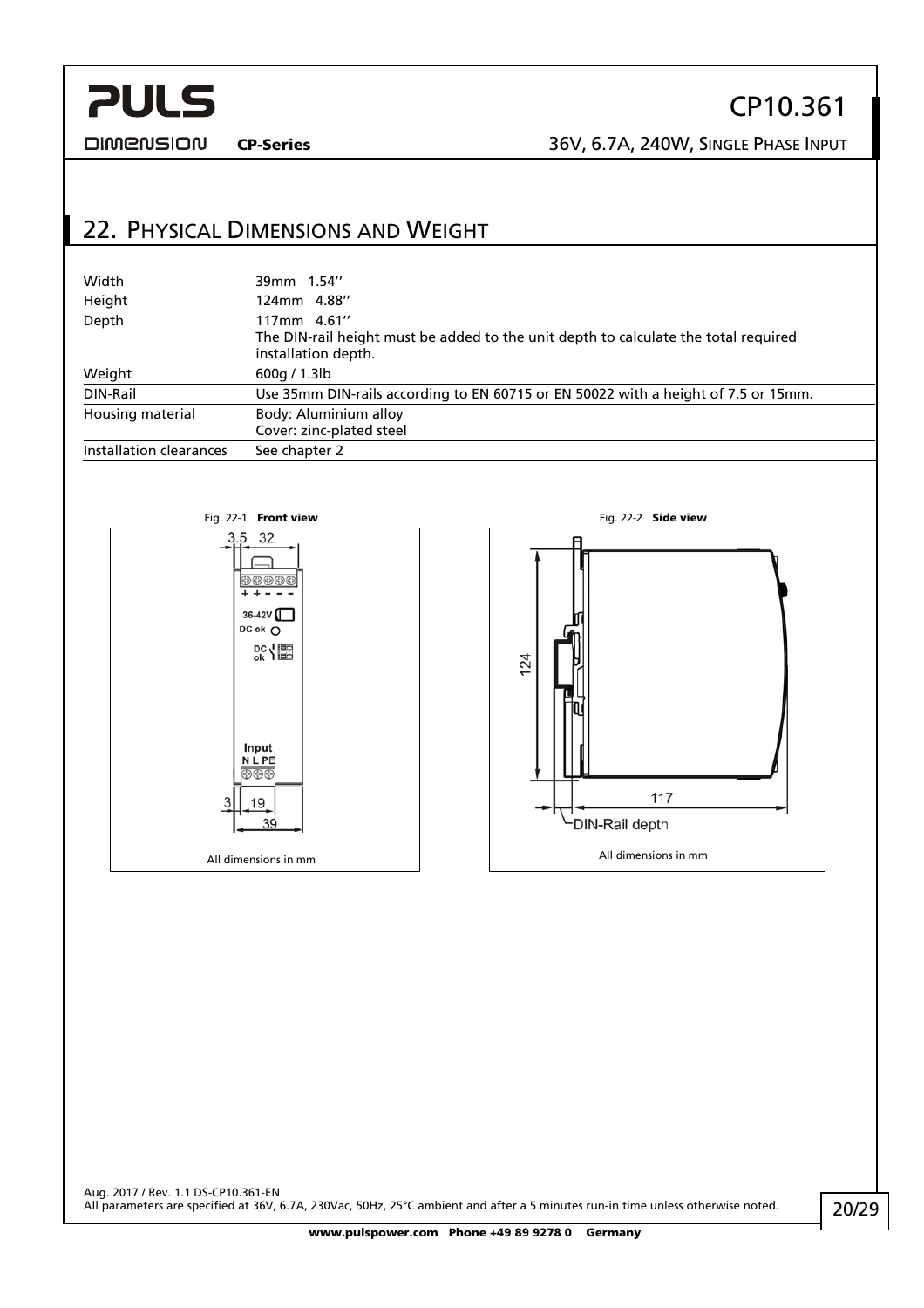<span id="page-20-0"></span>**DIMENSION** 

## 23. ACCESSORIES

## 23.1. ZM4.WALL – WALL/PANEL MOUNT BRACKET

This bracket is used to mount the devices on a wall/panel without utilizing a DIN-Rail. The bracket can be mounted without detaching the DIN-rail brackets.



Aug. 2017 / Rev. 1.1 DS-CP10.361-EN All parameters are specified at 36V, 6.7A, 230Vac, 50Hz, 25°C ambient and after a 5 minutes run-in time unless otherwise noted.

www.pulspower.com Phone +49 89 9278 0 Germany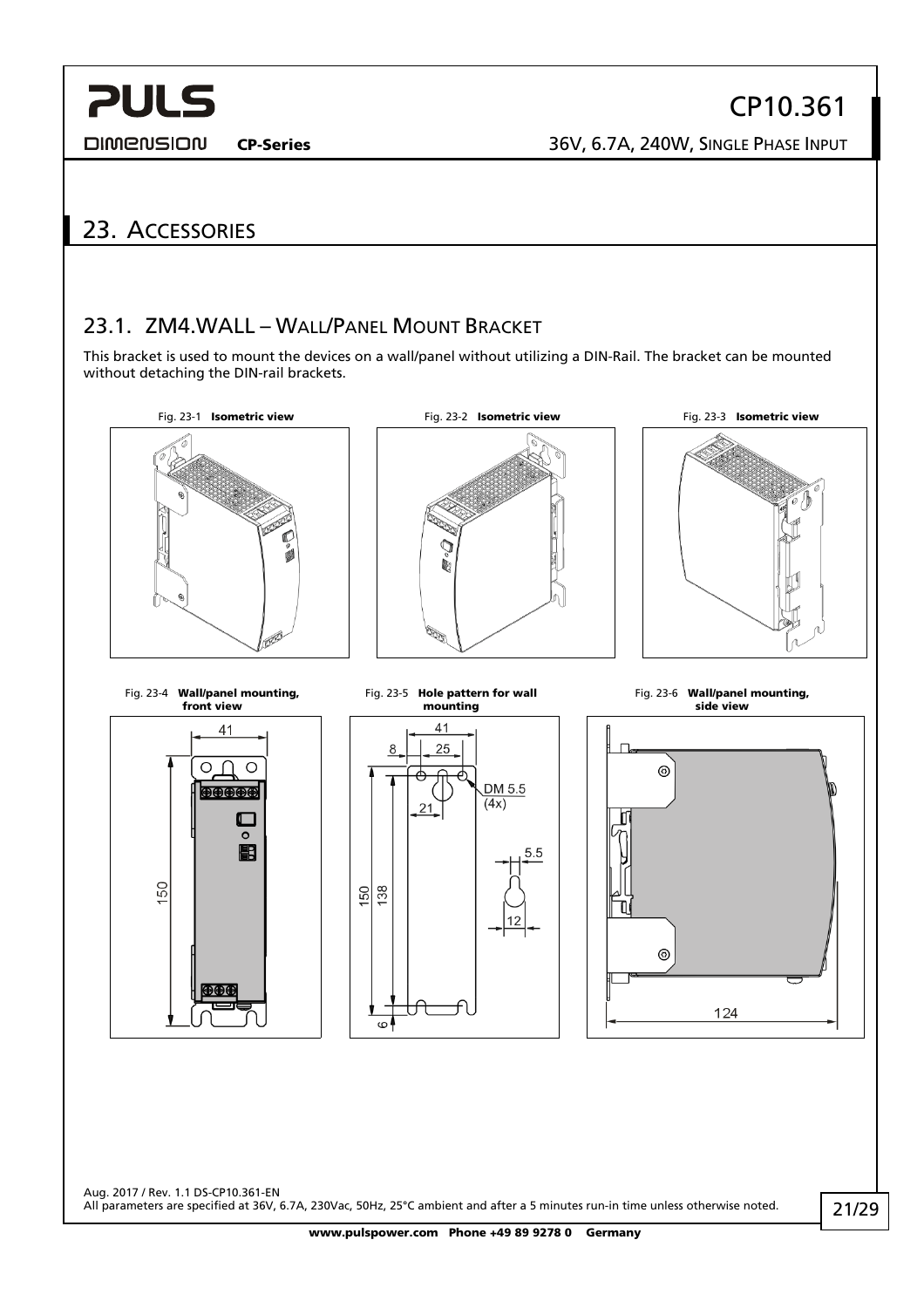## <span id="page-21-0"></span>**PULS DIMENSION**

## CP10.361 CP-Series 36V, 6.7A, 240W, SINGLE PHASE INPUT

23.2. ZM12.SIDE - SIDE MOUNTING BRACKET

This bracket is used to mount DIMENSION units sideways with or without utilizing a DIN-Rail. The two aluminum brackets and the black plastic slider of the unit have to be detached, so that the steel brackets can be mounted. For sideway DIN-rail mounting, the removed aluminum brackets and the black plastic slider need to be mounted on the steel bracket.





Side mounting with DIN-rail brackets Side mounting without DIN-rail brackets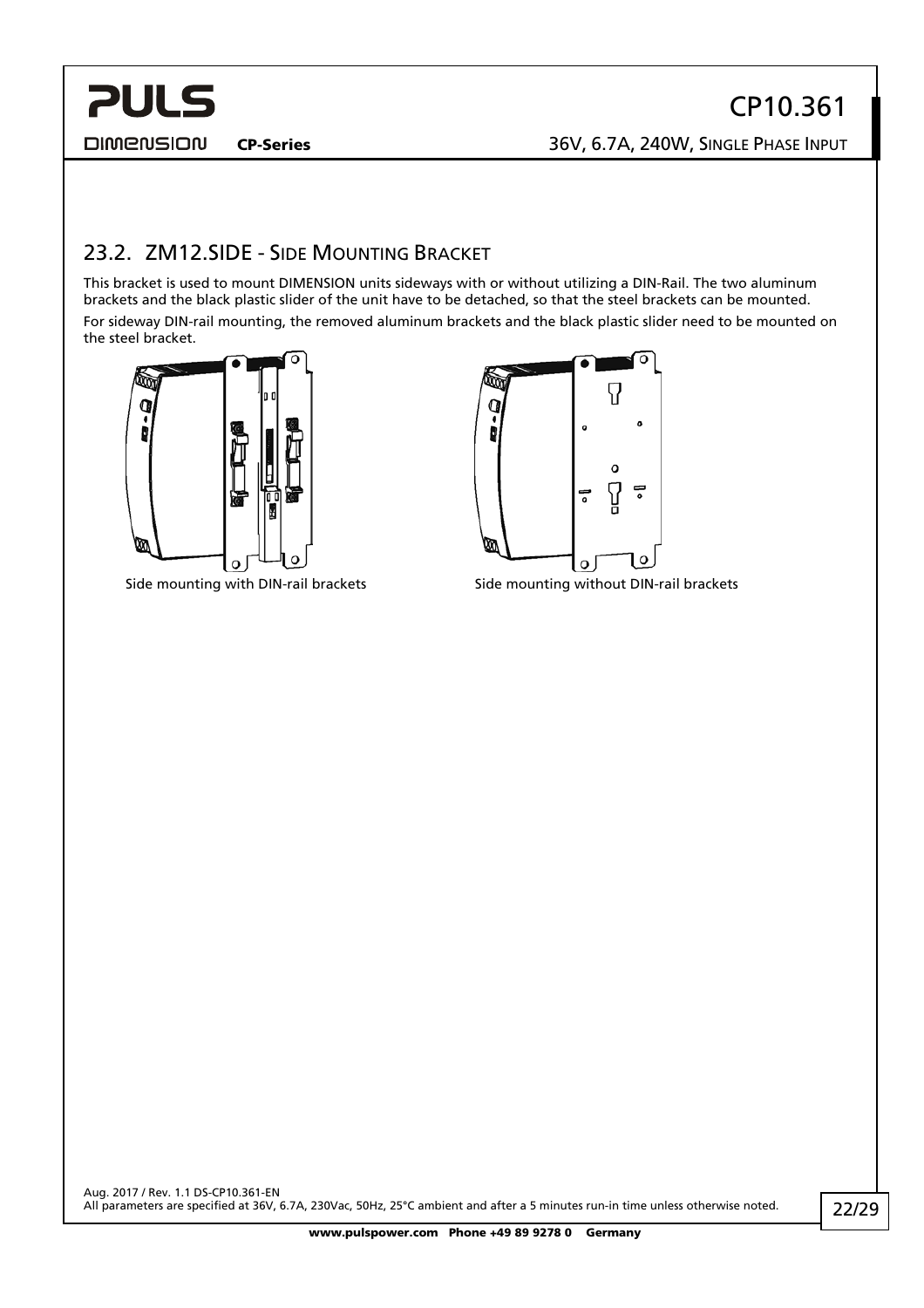<span id="page-22-0"></span>**DIMENSION** 

CP-Series 36V, 6.7A, 240W, SINGLE PHASE INPUT

### <span id="page-22-1"></span>23.3. REDUNDANCY MODULE

### YR2.DIODE – 2x 10A Inputs, 1x 20A output



The YR2.DIODE is a dual redundancy module, which has two diodes as decoupling devices included. It can be used for various purposes. The most popular application is to configure highly reliable and true redundant power supply systems. Another interesting application is the separation of sensitive loads from non-sensitive loads. This avoids the distortion of the power quality for the sensitive loads which can cause controller failures.

The YR2.DIODE does not require an additional auxiliary voltage and is self-powered even in case of a short circuit across the output.

The unit is very slender and only requires 32mm width on the DIN-rail.

#### YR40.482 – 2x 20A Inputs, 1x 40A output



The YR40.482 is equipped with two input channels, which are individually decoupled by utilizing MOSFET technology. Using MOSFETs instead of diodes reduces the heat generation and the voltage drop between input and output. The YR40.482 does not require an additional auxiliary voltage and is self-powered even in case of a short circuit across the output.

Due to the low power losses, the unit is very slender and only requires 46mm width on the DIN-rail.

## Fig. 23-7 Typical 1+1 Redundant configuration for 6.7A with the YR2.DIODE redundancy module



#### Fig. 23-8 Typical 1+1 Redundant configuration for 6.7A with the YR40.482 MOSFET redundancy module

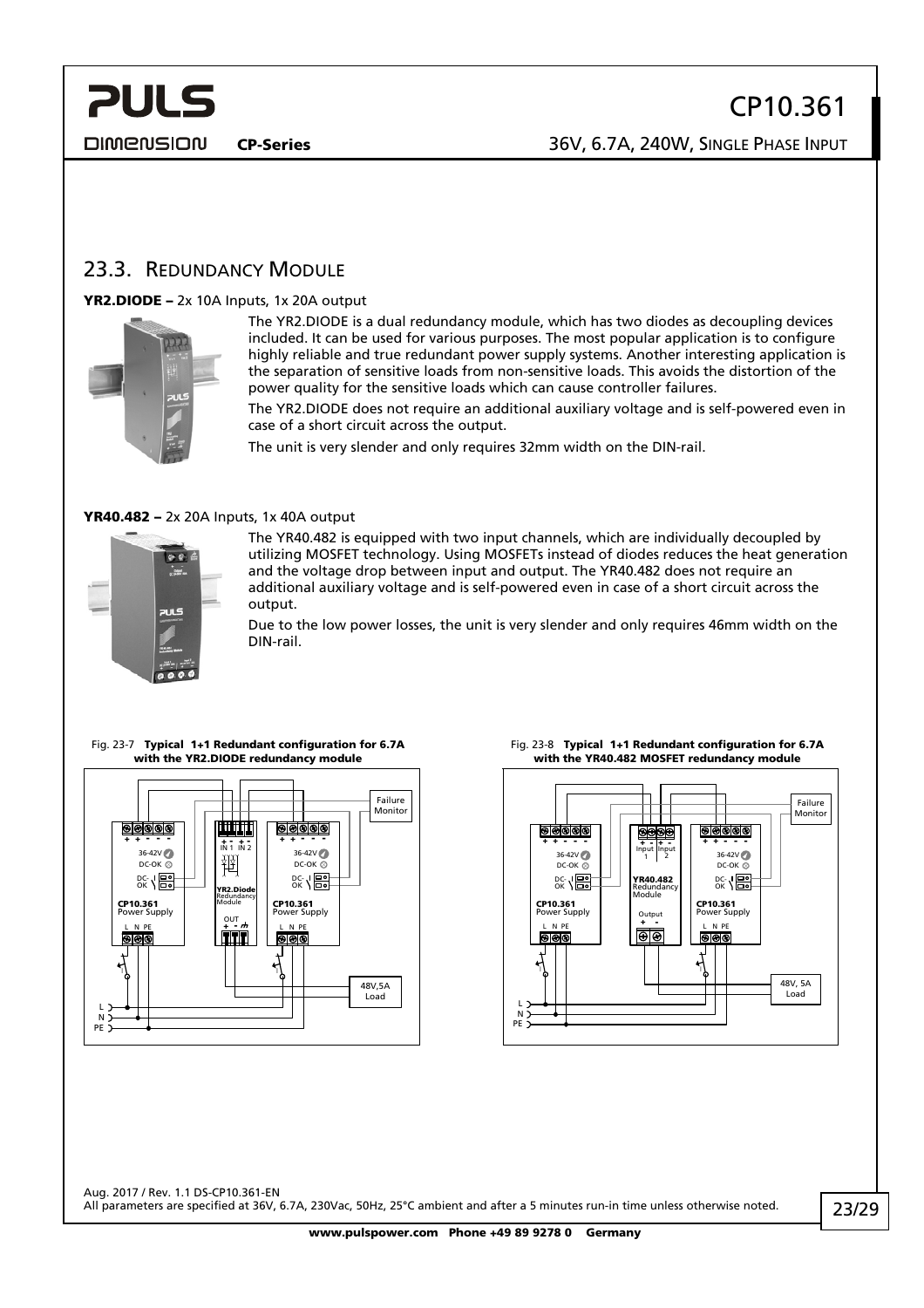<span id="page-23-0"></span>**DIMENSION** 

## 24. APPLICATION NOTES

## <span id="page-23-1"></span>24.1. PEAK CURRENT CAPABILITY

The unit can deliver peak currents (up to several milliseconds) which are higher than the specified short term currents. This helps to start current demanding loads. Solenoids, contactors and pneumatic modules often have a steady state coil and a pick-up coil. The inrush current demand of the pick-up coil is several times higher than the steady-state current and usually exceeds the nominal output current (including the PowerBoost). The same situation applies when starting a capacitive load.

The peak current capability also ensures the safe operation of subsequent circuit breakers of load circuits. The load branches are often individually protected with circuit breakers or fuses. In case of a short or an overload in one branch circuit, the fuse or circuit breaker need a certain amount of over-current to open in a timely manner. This avoids voltage loss in adjacent circuits.

The extra current (peak current) is supplied by the power converter and the built-in large sized output capacitors of the power supply. The capacitors get discharged during such an event, which causes a voltage dip on the output. The following two examples show typical voltage dips for resistive loads:



Fig. 24-3 20A peak current for 12ms , typ. (3x the nominal current)

Output Voltage

Output Current

 $12ms + 16.8V$ 





Please note: The DC-OK relay triggers when the voltage dips more: The DC-OK relay triggers when the DC-OK relay triggers when the DC-OK relay triggers when the Music

| Peak current voltage dips | Typically from 36V to 24.6V | At 13.4A for 50ms, resistive load |  |
|---------------------------|-----------------------------|-----------------------------------|--|
|                           | Typically from 36V to 22.7V | At 33.5A for 2ms, resistive load  |  |
|                           | Typically from 36V to 21.3V | At 33.5A for 5ms, resistive load  |  |

Aug. 2017 / Rev. 1.1 DS-CP10.361-EN

36V

0A

20A

All parameters are specified at 36V, 6.7A, 230Vac, 50Hz, 25°C ambient and after a 5 minutes run-in time unless otherwise noted.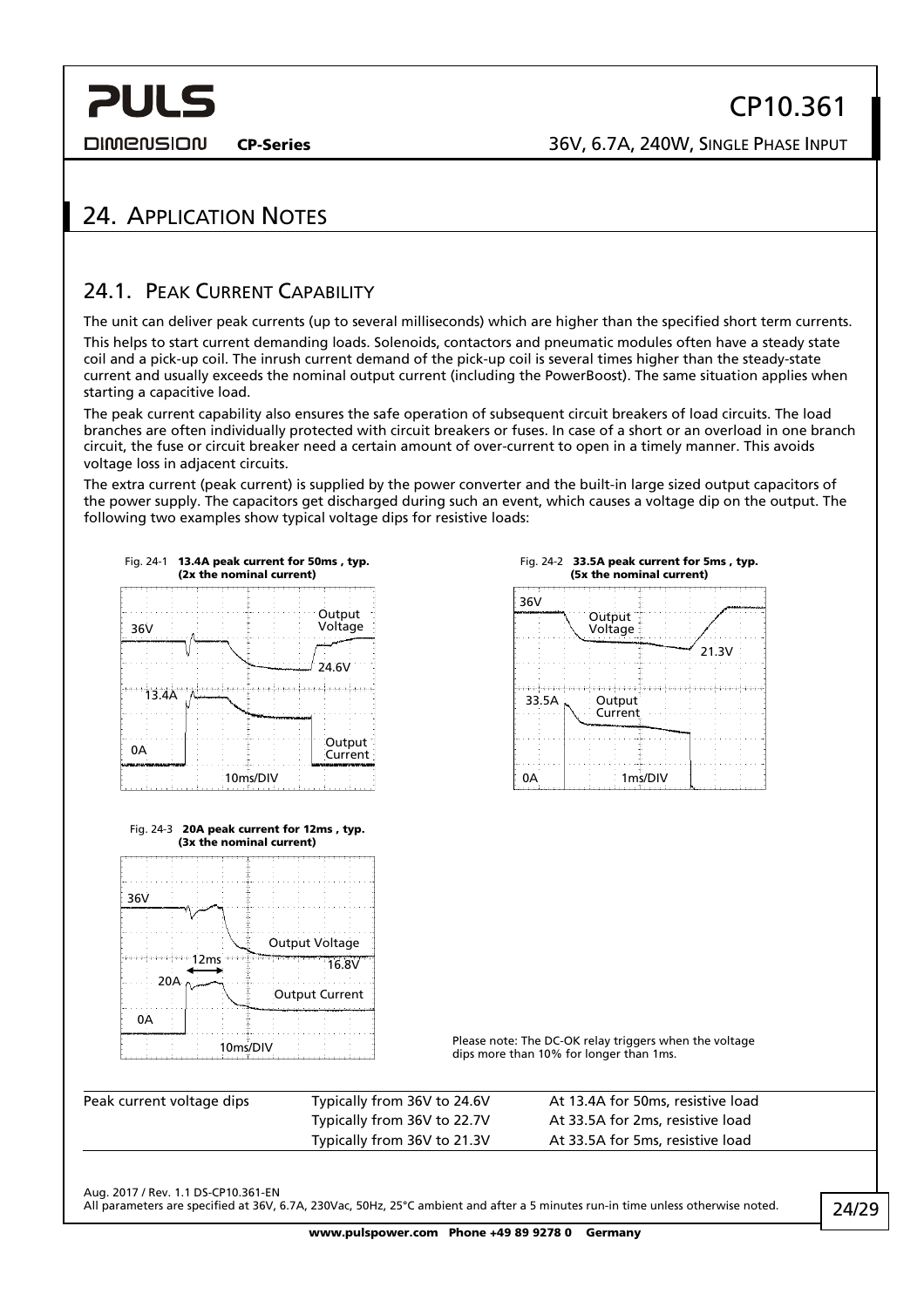<span id="page-24-0"></span>**DIMENSION** 

CP-Series 36V, 6.7A, 240W, SINGLE PHASE INPUT

### 24.2. BACK-FEEDING LOADS

Loads such as decelerating motors and inductors can feed voltage back to the power supply. This feature is also called return voltage immunity or resistance against Back- E.M.F. (Electro Magnetic Force).

This power supply is resistant and does not show malfunctioning when a load feeds back voltage to the power supply. It does not matter whether the power supply is on or off.

The maximum allowed feed-back-voltage is 50Vdc. The maximum allowed feed-back peak current is 27A. Higher currents can temporarily shut-down the output voltage. The absorbing energy can be calculated according to the built-in large sized output capacitor which is specified in chapter [6](#page-6-1).

### <span id="page-24-1"></span>24.3. EXTERNAL INPUT PROTECTION

The unit is tested and approved for branch circuits up to 30A (UL) and 32A (IEC). An external protection is only required if the supplying branch has an ampacity greater than this. Check also local codes and local requirements. In some countries local regulations might apply.

If an external fuse is necessary or utilized, minimum requirements need to be considered to avoid nuisance tripping of the circuit breaker. A minimum value of 6A B- or C-Characteristic breaker should be used.

### 24.4. OUTPUT CIRCUIT BREAKERS

Standard miniature circuit breakers (MCB's or UL 1077 circuit breakers) are commonly used for AC-supply systems and may also be used on 36V branches.

MCB's are designed to protect wires and circuits. If the ampere value and the characteristics of the MCB are adapted to the wire size that is used, the wiring is considered as thermally safe regardless of whether the MCB opens or not.

To avoid voltage dips and under-voltage situations in adjacent 36V branches which are supplied by the same source, a fast (magnetic) tripping of the MCB is desired. A quick shutdown within 10ms is necessary corresponding roughly to the ride-through time of PLC's. This requires power supplies with high current reserves and large output capacitors. Furthermore, the impedance of the faulty branch must be sufficiently small in order for the current to actually flow. The best current reserve in the power supply does not help if Ohm's law does not permit current flow. The following table has typical test results showing which B- and C-Characteristic MCBs magnetically trip depending on the wire cross section and wire length.



### Fig. 24-4 Test circuit **Maximal wire length<sup>\*</sup>** for a fast (magnetic) tripping:

|        | $0.75$ mm <sup>2</sup> | $1.0$ mm <sup>2</sup> | $1.5$ mm <sup>2</sup> | $2.5$ mm <sup>2</sup> |  |
|--------|------------------------|-----------------------|-----------------------|-----------------------|--|
| $C-2A$ | 49m                    | 64m                   | 98 <sub>m</sub>       | >120m                 |  |
| $C-3A$ | 14m                    | 23m                   | 30 <sub>m</sub>       | 48m                   |  |
| $C-4A$ | 2m                     | 2m                    | 2 <sub>m</sub>        | 2m                    |  |
| $B-6A$ | 7m                     | 7m                    | 7m                    | 8m                    |  |

\*) Don't forget to consider twice the distance to the load (or cable length) when calculating the total wire length (+ and – wire).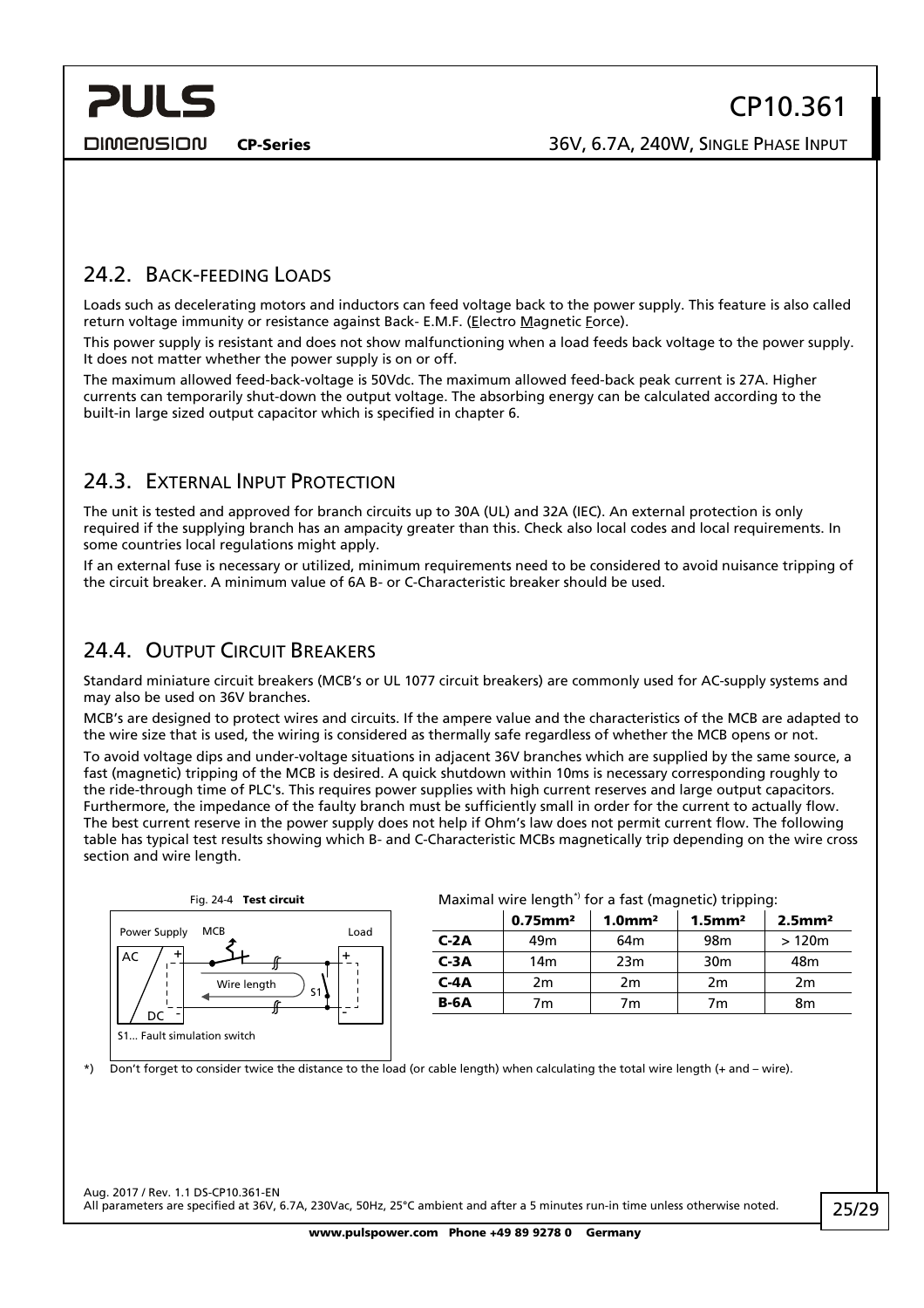<span id="page-25-0"></span>**PULS** 

# CP10.361

CP-Series 36V, 6.7A, 240W, SINGLE PHASE INPUT

## <span id="page-25-1"></span>24.5. PARALLEL USE TO INCREASE OUTPUT POWER

CP10.361 power supplies can be paralleled to increase the output power. The output voltage of all power supplies shall be adjusted to the same value (±100mV) with the same load conditions on all units, or the units can be left with the factory settings. There is no feature included which balances the load current between the power supplies. Usually the power supply with the higher adjusted output voltage draws current until it goes into current limitation. This means no harm to this power supply as long as the ambient temperature stays below 40°C.

If more than three units are connected in parallel, a fuse or circuit breaker with a rating of 10A is required on each output. Alternatively, a diode or redundancy module can also be utilized.

Energize all units at the same time to avoid the overload Hiccup*PLUS* mode. It also might be necessary to cycle the input power (turn-off for at least five seconds), if the output was in Hiccup*PLUS* mode due to overload or short circuits and the required output current is higher than the current of one unit.

#### Restrictions:

Keep an installation clearance of 15mm (left / right) between two power supplies and avoid installing the power supplies on top of each other.

Do not use power supplies in parallel in mounting orientations other than the standard mounting orientation (terminals on bottom of the unit) or in any other condition where a derating of the output current is required (e.g. altitude, …).

Pay attention that leakage current, EMI, inrush current, harmonics will increase when using multiple power supplies.

### 24.6. PARALLEL USE FOR REDUNDANCY

Power supplies can be paralleled for redundancy to gain higher system availability. Redundant systems require a certain amount of extra power to support the load in case one power supply unit fails. The simplest way is to put two decoupled power supplies in parallel. This is called a 1+1 redundancy. In case one power supply unit fails, the other one is automatically able to support the load current without any interruption. Redundant systems for a higher power demand are usually built in a N+1 method. E.g. five power supplies, each rated for 6.7A are paralleled to build a 26.8A redundant system. For N+1 redundancy the same restrictions apply as for increasing the output power, see also chapter [24.5.](#page-25-1)

Please note: Always use a redundancy module to decouple power supplies from each other. This prevents that the defective unit becomes a load for the other power supplies and the output voltage cannot be maintained any more. Further information and wiring configurations can be found in chapter [23.3](#page-22-1).

Recommendations for building redundant power systems:

- a) Use separate input fuses for each power supply.
- b) Monitor the individual power supply units. Therefore, use the DC-OK relay contact of the CP10 power supply.
- c) It is desirable to set the output voltages of all units to the same value ( $\pm$  100mV) or leave it at the factory setting.



Aug. 2017 / Rev. 1.1 DS-CP10.361-EN All parameters are specified at 36V, 6.7A, 230Vac, 50Hz, 25°C ambient and after a 5 minutes run-in time unless otherwise noted.

Unit / AC DC Unit B  $AC$ DC - + - + Load + -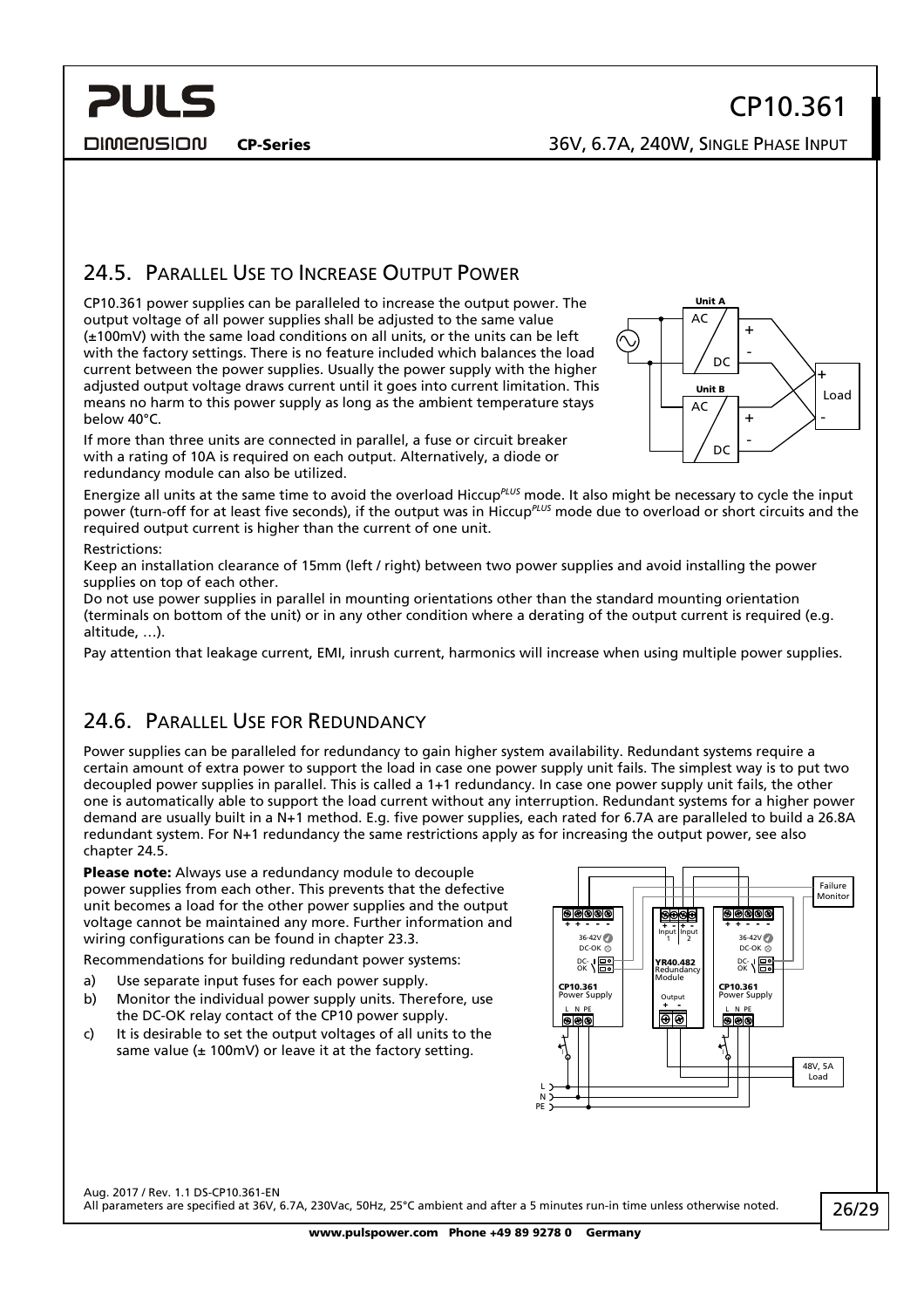<span id="page-26-0"></span>**PULS** 

# CP10.361

CP-Series 36V, 6.7A, 240W, SINGLE PHASE INPUT

## 24.7. SERIES OPERATION

Power supplies of the same type can be connected in series for higher output voltages. It is possible to connect as many units in series as needed, providing the sum of the output voltage does not exceed 150Vdc. Voltages with a potential above 60Vdc are not SELV any more and can be dangerous. Such voltages must be installed with a protection against touching.

Earthing of the output is required when the sum of the output voltage is above 60Vdc.

Avoid return voltage (e.g. from a decelerating motor or battery) which is applied to the output terminals.

Restrictions:

Keep an installation clearance of 15mm (left / right) between two power supplies and avoid installing the power supplies on top of each other.

Do not use power supplies in series in mounting orientations other than the standard mounting orientation (terminals on bottom of the unit).

Pay attention that leakage current, EMI, inrush current, harmonics will increase when using multiple power supplies.

### 24.8. INDUCTIVE AND CAPACITIVE LOADS

The unit is designed to supply any kind of loads, including capacitive and inductive loads. If extreme large capacitors, such as EDLCs (electric double layer capacitors or "UltraCaps") with a capacitance larger than 0.8F are connected to the output, the unit might charge the capacitor in the Hiccup*PLUS* mode (see chapter [6\)](#page-6-1).

### 24.9. CHARGING OF BATTERIES

The power supply can be used to charge lead-acid or maintenance free batteries (SLA or VRLA batteries). Three 12V batteries are needed in series.

#### Instructions for charging batteries:

a) Set output voltage (measured at no load and at the battery end of the cable) very precisely to the end-of-charge voltage.

| End-of-charge voltage | 41.7V          | 41.25V         | 40.7V          | 40.2V |
|-----------------------|----------------|----------------|----------------|-------|
| Battery temperature   | $10^{\circ}$ C | $20^{\circ}$ C | $30^{\circ}$ C | 40°C  |

- b) Use a 10A circuit breaker (or blocking diode) between the power supply and the battery.
- c) Ensure that the output current of the power supply is below the allowed charging current of the battery.
- d) Use only matched batteries when putting 12V types in series.
- e) Ensure that the ambient temperature of the power supply stays below 40°C.
- f) The return current to the power supply (battery discharge current is typ. 2.5mA when the power supply is switched off (except in case a blocking diode is utilized).

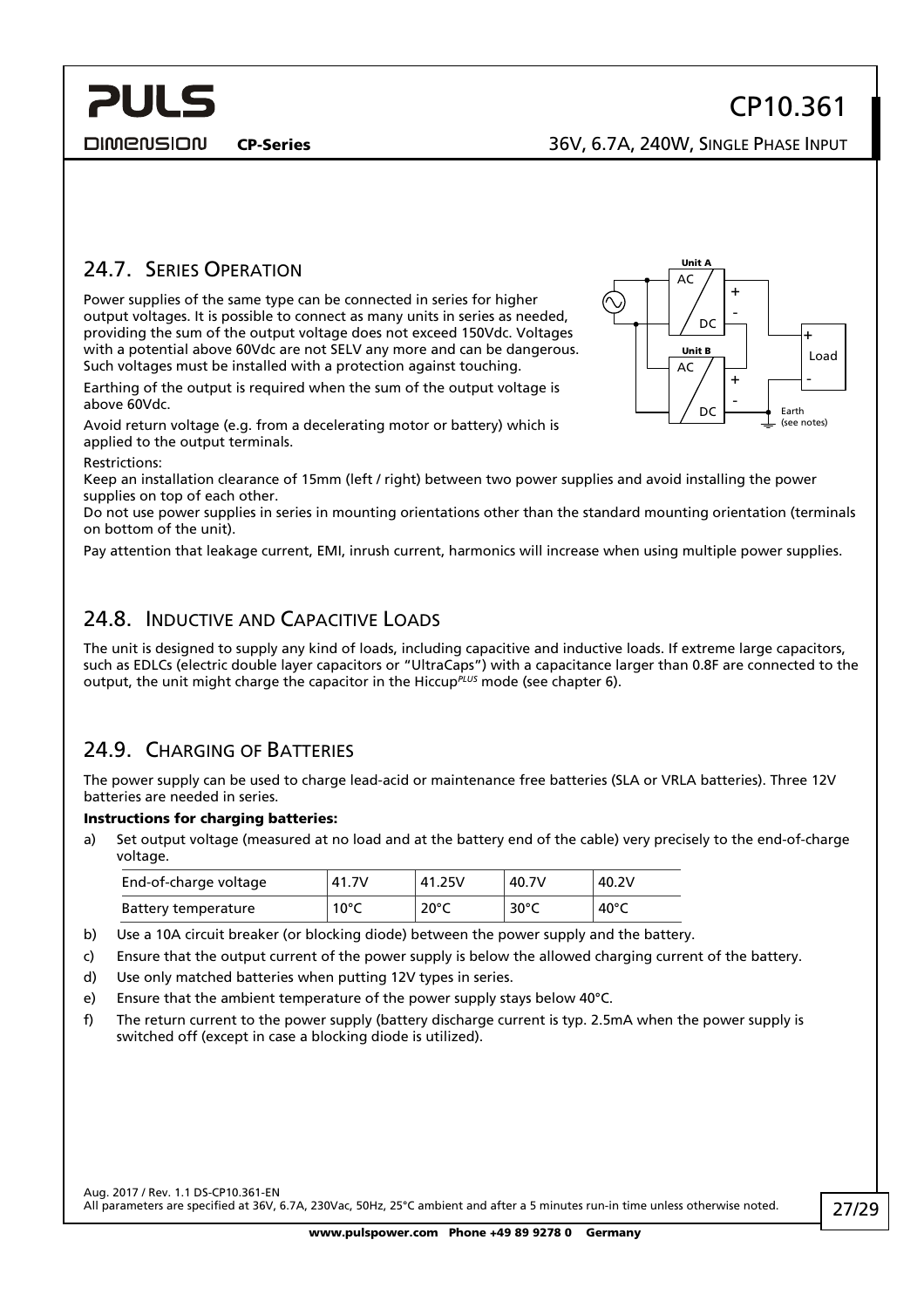<span id="page-27-0"></span>**DIMENSION** 

L N PE

Power Supply AC

**DC** 

CP-Series 36V, 6.7A, 240W, SINGLE PHASE INPUT

240V +10% max.

240V +10%

max

L2

L3

L1

Center Tap

### 24.10.OPERATION ON TWO PHASES

The power supply can also be used on two-phases of a three-phasesystem. Such a phase-to-phase connection is allowed as long as the supplying voltage is below 240V+10%.

## 24.11.USE IN A TIGHTLY SEALED ENCLOSURE

When the power supply is installed in a tightly sealed enclosure, the temperature inside the enclosure will be higher than outside. In such situations, the inside temperature defines the ambient temperature for the power supply. The following measurement results can be used as a reference to estimate the temperature rise inside the enclosure.

The power supply is placed in the middle of the box, no other heat producing items are inside the box

The temperature sensor inside the box is placed in the middle of the right side of the power supply with a distance of 1cm.

|                             | <b>Case A</b>                                                   | Case B                                                          | Case C                                                          | Case D                                                          |
|-----------------------------|-----------------------------------------------------------------|-----------------------------------------------------------------|-----------------------------------------------------------------|-----------------------------------------------------------------|
| Enclosure size              | 110x180x165mm<br>Rittal Typ IP66 Box<br>PK 9516 100,<br>plastic | 110x180x165mm<br>Rittal Typ IP66 Box<br>PK 9516 100,<br>plastic | 180x180x165mm<br>Rittal Typ IP66 Box<br>PK 9519 100,<br>plastic | 180x180x165mm<br>Rittal Typ IP66 Box<br>PK 9519 100,<br>plastic |
| Input voltage               | $230$ Vac                                                       | 230Vac                                                          | $230$ Vac                                                       | $230$ Vac                                                       |
| Load                        | 36V, 5.4A;<br>(=80%)                                            | 36V, 6.7A;<br>$(=100\%)$                                        | 36V, 5.4A;<br>(=80%)                                            | 36V, 6.7A;<br>(=100%)                                           |
| Temperature inside the box  | $45.1^{\circ}$ C                                                | 48.9 $\degree$ C                                                | 40.2 $\degree$ C                                                | 44.9 $^{\circ}$ C                                               |
| Temperature outside the box | $23.1^{\circ}$ C                                                | $22.6^{\circ}$ C                                                | $23.4^{\circ}$ C                                                | $23.2^{\circ}$ C                                                |
| Temperature rise            | 22.0K                                                           | 26.3K                                                           | 16.8K                                                           | 21.7K                                                           |